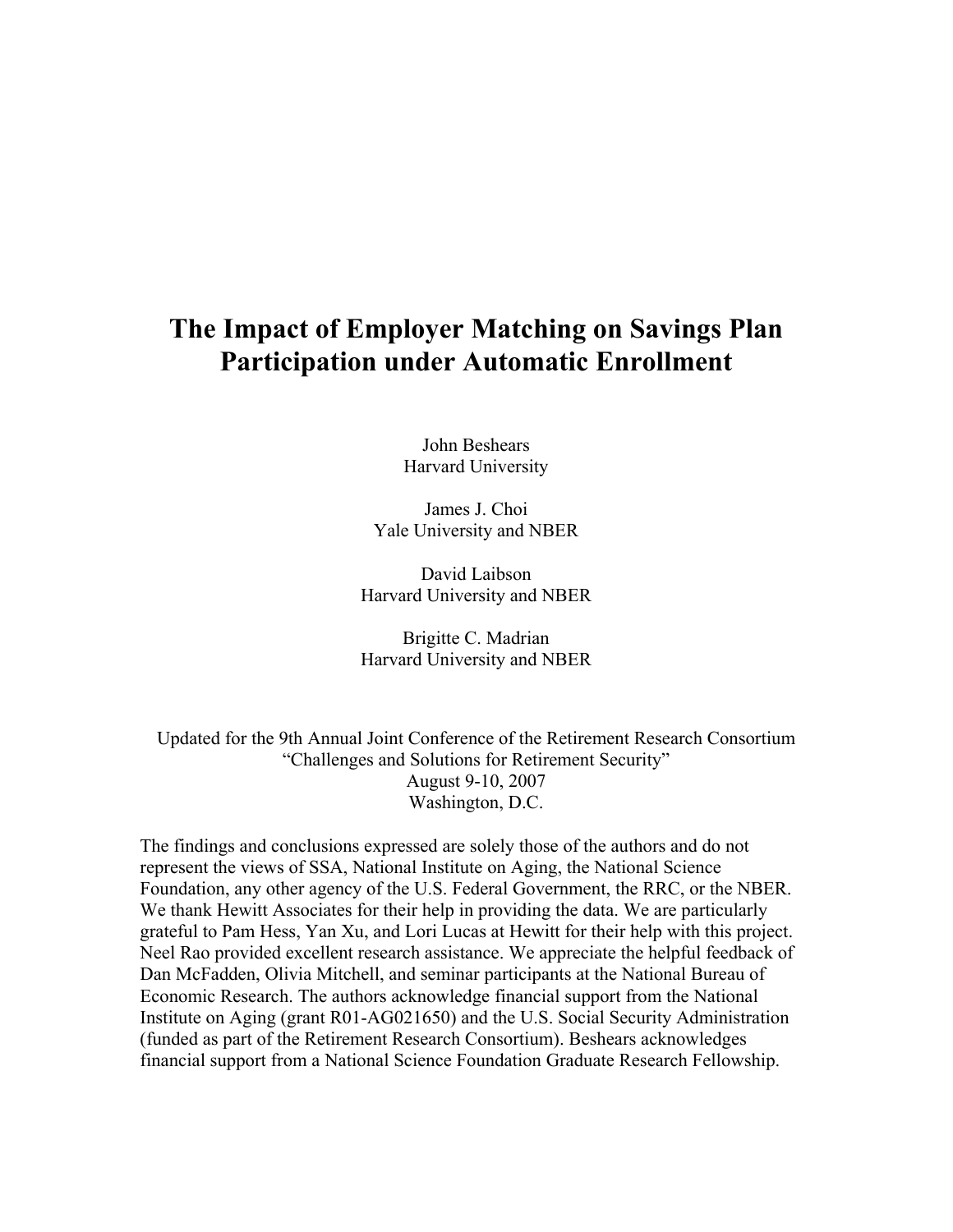## The Impact of Employer Matching on Savings Plan Participation under Automatic Enrollment

**Abstract**: Existing research has documented the large impact that automatic enrollment has on savings plan participation. All the companies examined in these studies, however, have combined automatic enrollment with an employer match. This raises a question about how effective automatic enrollment would be without a direct financial inducement not to opt out of participation. This paper's results suggest that the match has only a modest impact on opt-out rates. We estimate that moving from a typical matching structure—a match of 50% up to 6% of pay contributed—to no match would reduce participation under automatic enrollment at six months after plan eligibility by 5 to 11 percentage points. Our analysis includes a firm that switched from a match to a *noncontingent* employer contribution. This firm's experience suggests that non-contingent employer contributions only weakly crowd out employee participation.

John Beshears Department of Economics Harvard University Littauer Center Cambridge, MA 02138 beshears@fas.harvard.edu

David Laibson Department of Economics Harvard University Littauer Center Cambridge, MA 02138 dlaibson@harvard.edu

James J. Choi Yale School of Management 135 Prospect Street P.O. Box 208200 New Haven, CT 06520-8200 james.choi@yale.edu

Brigitte C. Madrian Kennedy School of Government Harvard University 79 JFK Street Cambridge, MA 02138 Brigitte\_Madrian@harvard.edu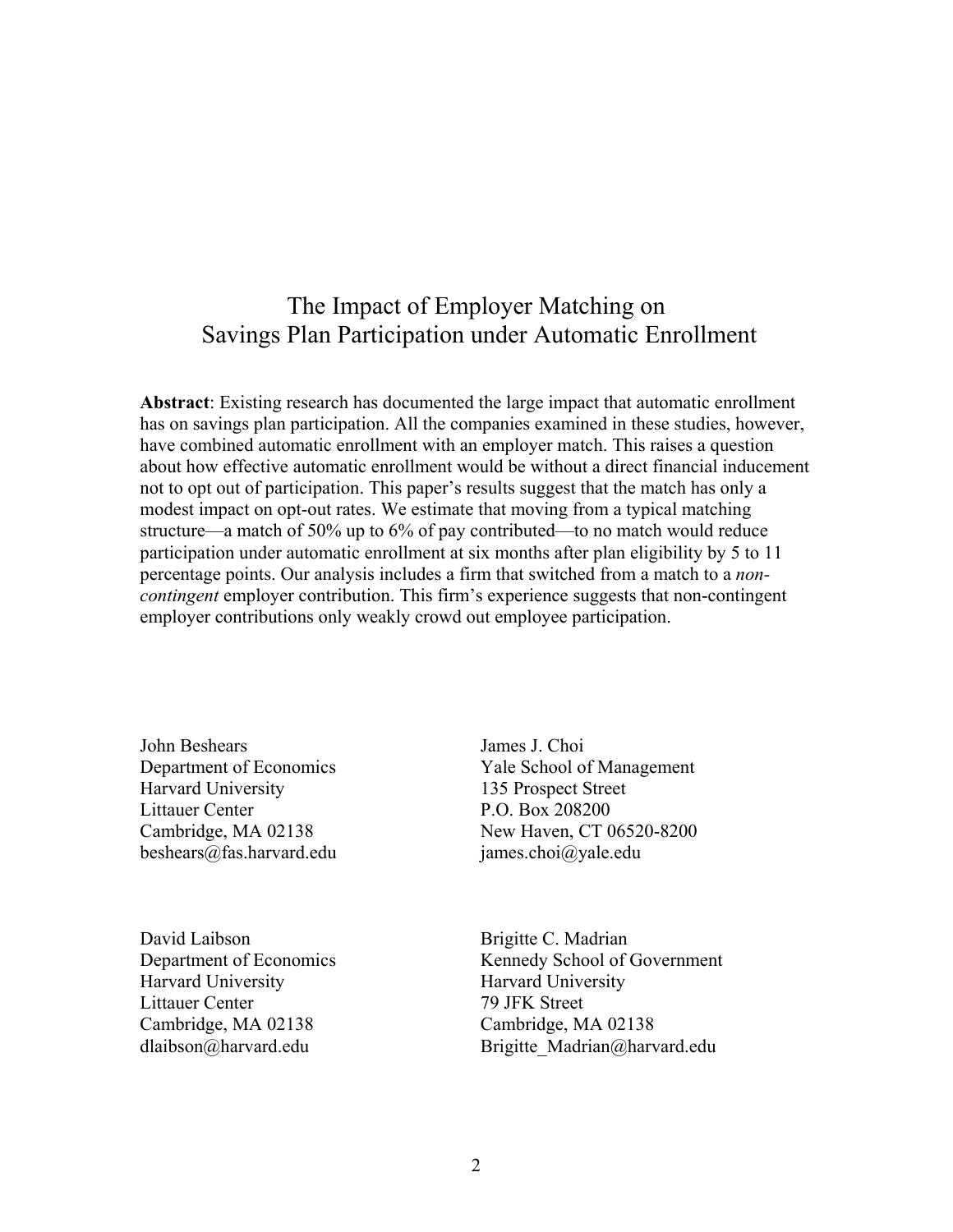Companies have used a variety of approaches to encourage participation in employer-sponsored savings plans. The most common approach, the provision of an employer matching contribution, is now offered by the vast majority of large firms (Profit Sharing Council of America, 2006). Even with a match, however, savings plan participation rates are often surprisingly low (Choi, Laibson, and Madrian, 2005), and empirical studies of matching contributions' effect on plan participation have uniformly found relatively small effects (Andrews, 1992; Papke and Poterba, 1995; Papke, 1995; Bassett, Fleming, and Rodrigues, 1998; Kusko, Poterba, and Wilcox, 1998; Choi, Laibson, Madrian, and Metrick, 2002; Even and Macpherson, 2005; Duflo et al., 2006; Engelhardt and Kumar, forthcoming).

Automatic enrollment is an alternative mechanism for increasing savings plan participation. In a standard opt-in enrollment scheme, employees must actively elect to participate in the plan if they wish to contribute. In contrast, under automatic enrollment, employees are enrolled in their employer's savings plan at a default contribution rate and asset allocation unless they actively make an alternative choice. Relative to the standard opt-in approach, automatic enrollment dramatically increases plan participation, particularly among younger, low-tenure, and lower-income employees (Madrian and Shea, 2001; Choi, Laibson, Madrian, and Metrick, 2002, 2004; Beshears, Choi, Laibson, and Madrian, 2008). The participation rate increase at one year of tenure is as much as 60 percentage points.

All of the companies in which automatic enrollment has been studied to date have also offered an employer matching contribution. In principle, the match gives most employees a strong reason not to opt out of participation (and indeed, few do). But some extensions of automatic enrollment, such as the Automatic IRA proposal in the U.S., do not include a matching contribution. The extent to which automatic enrollment's effectiveness relies on the presence of a match is an open question. Without a match, the opt-out rate could be much higher, since participation incentives are greatly reduced. On the other hand, if employee inertia drives the automatic enrollment participation effect, we might expect high participation rates even without a matching contribution.

We estimate the employer match's impact on savings plan participation under automatic enrollment in two ways. First, we study a large firm (Company A) using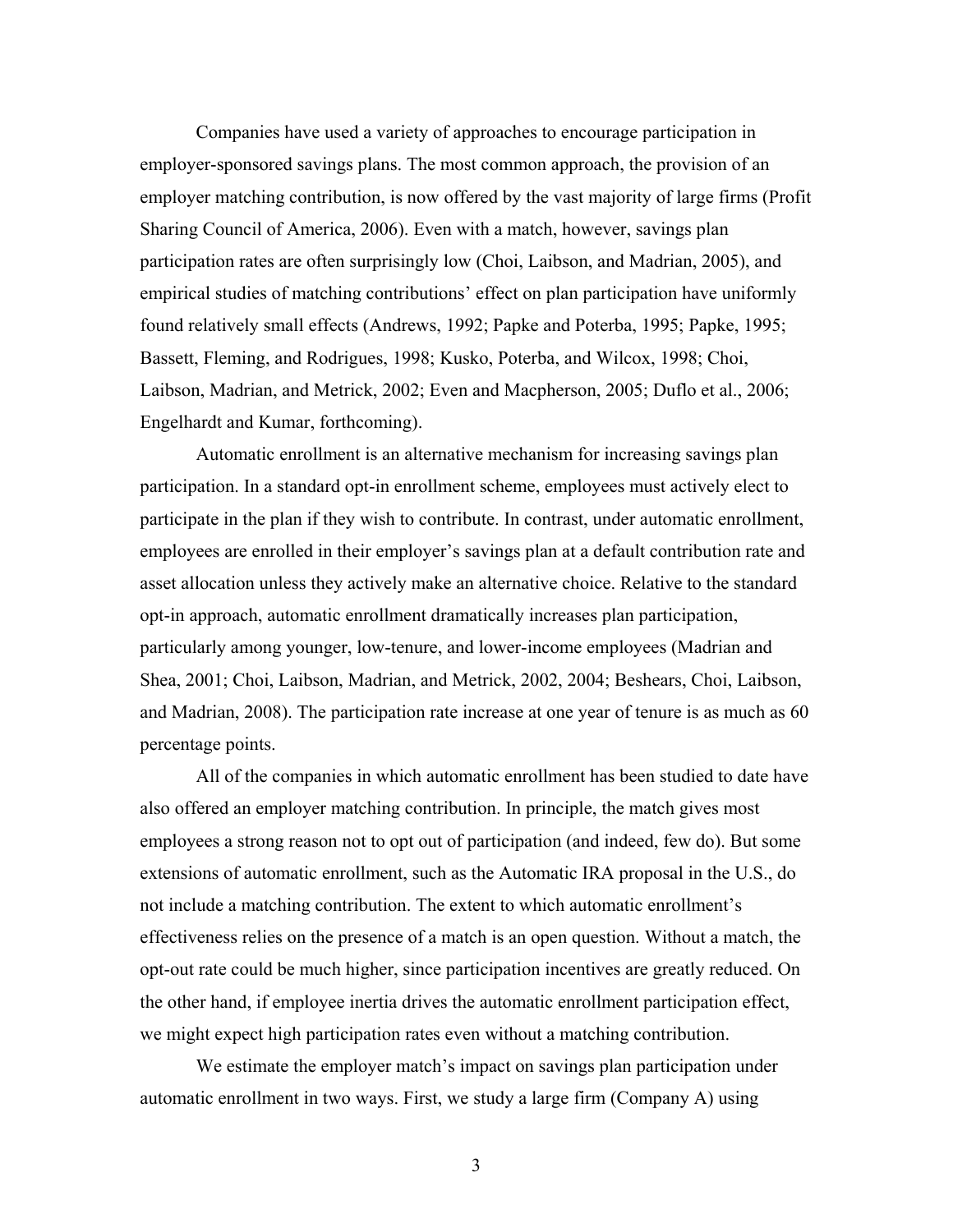automatic enrollment that replaced its employer match (25% on the first 4% of pay contributed) with an employer contribution equal to 4% of pay plus an annual profitsharing contribution. The employer contribution in the new regime was not contingent on the employee's contributions. We find that among new hires with six months of tenure, savings plan participation rates decreased by at most 5 to 6 percentage points after the firm eliminated the employer match, and overall average employee contribution rates fell by 0.65% of pay.

Second, we pool data on savings plan participation at nine firms with automatic enrollment. We use variation in the match structure both across and within firms to identify the relationship between participation rates and the match. This analysis is potentially confounded by firm-level omitted variables but still offers suggestive evidence. We find that a one percentage point decrease in the maximum potential match as a fraction of salary is associated with a 1.8 to 3.8 percentage point decrease in plan participation at six months of eligibility. Thus, moving from a typical matching structure of 50% on the first 6% of pay contributed to no match at all would reduce savings plan participation under automatic enrollment by 5 to 11 percentage points. These results, along with those for Company A discussed above, lead us to conclude that automatic enrollment participation rates are positively related to match generosity, but the magnitude of this effect is modest.

Section I describes the savings plan and data for Company A. In Section II, we analyze the impact of Company A's change from a matching contribution to a noncontingent contribution. Section III examines the relationship between plan participation and the employer match amount at nine firms with automatic enrollment. Section IV concludes.

#### **I. Savings Plan and Data for Company A**

Company A is a Fortune 500 company in the information sector. We will consider this firm's employee savings outcomes from January 1, 2002 through December 31, 2005. Table 1 lists the salient features of Company A's  $401(k)$  plan. Plan eligibility is restricted to employees aged 21 or older. Full-time employees who satisfy this age requirement are immediately eligible to participate, while part-time employees are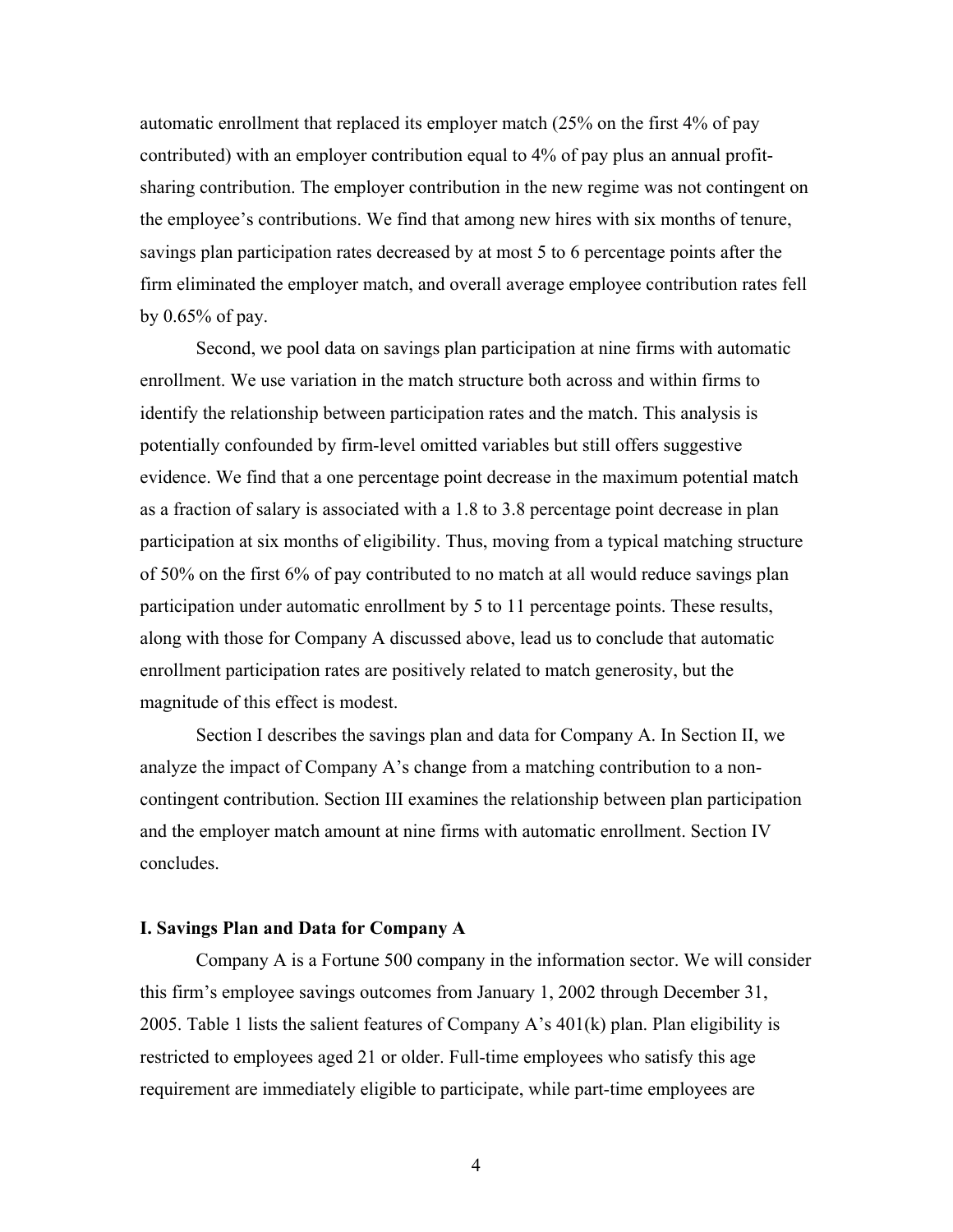eligible only after reaching one year of service and having worked 1,000 hours. Because of eligibility differences between full- and part-time employees, we restrict our analysis to full-time employees who are eligible for the plan.<sup>1</sup> Throughout the sample period, fulltime employees were automatically enrolled in the 401(k) plan. After 30 days of service, employees who did not make an active enrollment election were enrolled at a contribution rate of 3% of salary allocated entirely to a money market fund. The plan offered six other investment options, including employer stock.

Until December 31, 2003, the company made matching contributions at a rate of 25% on employee contributions up to 4% of pay for employees who had attained at least one year of service and 1,000 hours of work (thus, the maximum possible employer match was 1% of pay). The maximum contribution rate over this time period was 25% of pay. On January 1, 2004, the company discontinued the employer match and replaced it with an employer contribution of 4% of pay plus an annual profit-sharing contribution that was not guaranteed in advance. In 2004 and 2005, this profit-sharing contribution was 5% of salary. The employer contributions in the new regime were not contingent upon the employee's contributions. The company also reduced the maximum employee contribution rate to 15% of pay at this time. Throughout the entire sample period, employees were also subject to IRS annual dollar contribution limits.<sup>2</sup> Those employees classified as "highly compensated" for IRS non-discrimination testing purposes were potentially subject to stricter contribution rate limits, and for this reason we exclude them from the analysis below.

Our employee-level data come from Hewitt Associates, a large U.S. benefits administration and consulting firm. We have a series of year-end cross-sections of all Company A employees from 2002 through 2005. These cross-sections contain demographic information such as birth date, hire date, gender, and compensation. They also contain 401(k) variables such as the initial plan eligibility date, current participation

<sup>&</sup>lt;sup>1</sup> We do not observe full- or part-time status directly in our data. In order to screen out part-time employees, we eliminate those who did not become eligible for the plan within two months of hire. Even though fulltime employees were immediately eligible upon hire, we keep employees with up to a two-month eligibility lag to allow for the possibility of administrative delays.

 $2<sup>2</sup>$  In the sample we analyze, only eight out of 645 employees contributed enough in a year to plausibly be constrained by the IRS annual dollar contribution limits. The results we report below do not account for this censoring, but they are unaffected if we exclude these eight employees from the analysis.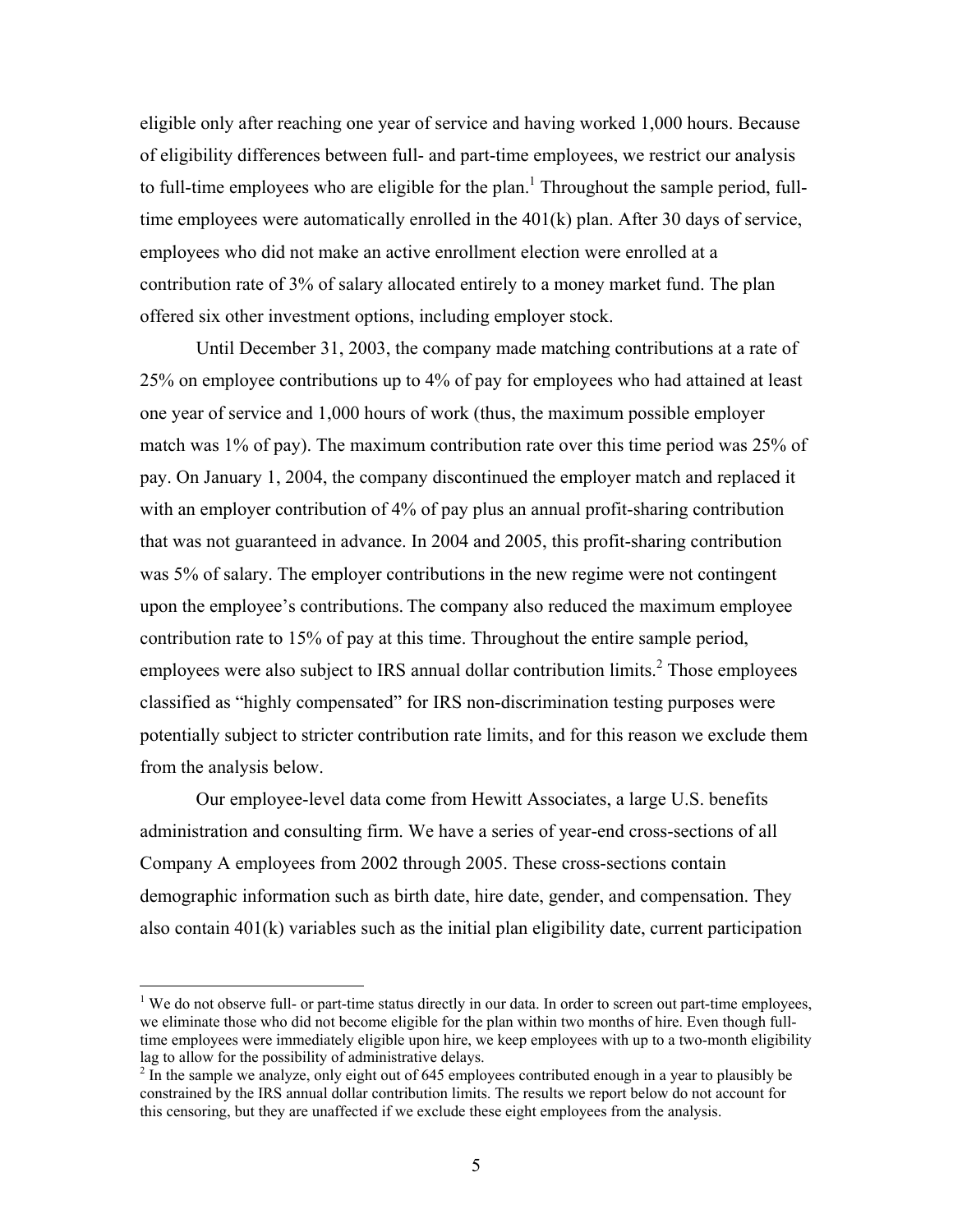status, initial plan participation date, a monthly contribution rate history, and year-end asset allocation and total balances.

Our analysis compares two Company A employee cohorts. The "match cohort" contains plan-eligible full-time employees hired between January 1, 2002 and June 30, 2003. The "no-match cohort" contains plan-eligible full-time employees hired between January 1, 2004 and June 30, 2005. We exclude employees hired between July 1, 2003 and December 31, 2003 because these employees were hired under the old regime (employer match), but the point at which we measure participation and contribution outcomes for our analysis is after the switch to the new regime (a non-contingent employer contribution). Because our primary outcome variables—plan participation and employee contribution rates—are measured at six months of tenure, both cohorts are further limited to include only individuals whose employment at the company lasted for at least six months.

Company A made several significant acquisitions during our sample period. Unfortunately, our data do not identify those employees who joined the firm as a result of these acquisitions. To minimize the potentially confounding influence of these acquisitions, we make three further restrictions to our sample. First, we exclude employees who lived in states where the acquired companies were headquartered. Second, we exclude employees whose initial appearance in our dataset does not correspond to their year of hire (e.g., we exclude employees who are first observed in our data in the 2004 cross-section but who are listed as being hired before  $2004$ ).<sup>3</sup> Third, we exclude employees whose hire dates are revised by more than one calendar month across different year-end cross-sections.

Our final sample contains 645 employees: 293 in the match cohort and 352 in the no-match cohort.

 $3$  We make one exception to this second criterion. There are 22 employees who first appear in our data in the year-end 2003 cross-section with December 2002 hire dates. We include these employees in the sample because their absence from the 2002 data is likely due to administrative delays in processing new employees at year-end rather than due to an acquisition.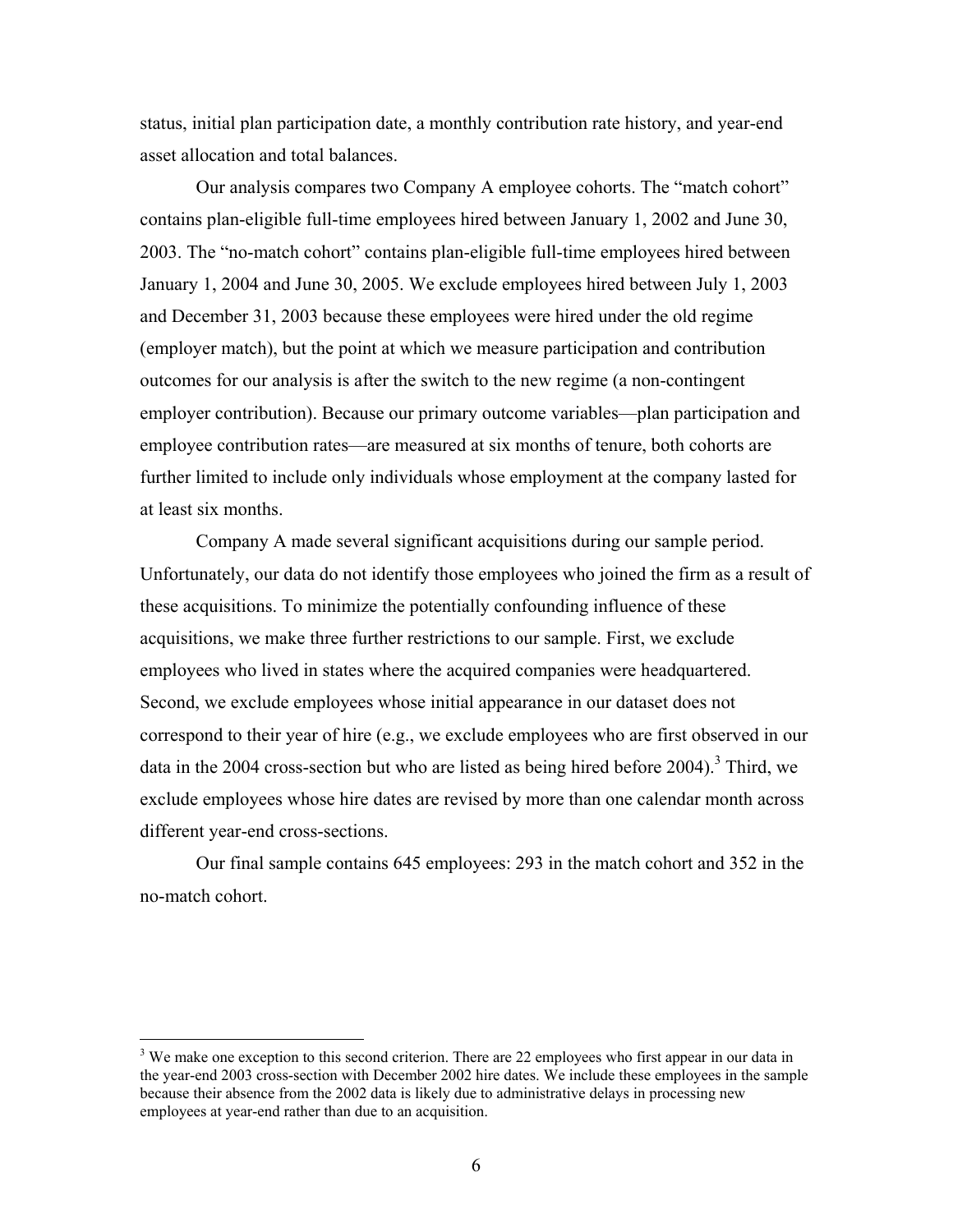### **II. Savings Plan Outcomes under Automatic Enrollment with and without an Employer Match: Company A**

 We begin our analysis by comparing means across the match and no-match cohorts. We first consider plan participation, which we define as having a positive (nonzero) employee contribution rate. The first row of Table 2 shows that 89.1% of matchcohort employees were participating in the savings plan at six months of tenure. In contrast, the six-month participation rate for the no-match cohort is 80.7%. This 8.4 percentage point difference in participation rates across the two cohorts is statistically significant and relatively stable from two months of tenure onward. The second row of Table 2 shows average employee contribution rates at six months of tenure (including non-participants with a contribution rate of 0). Given the decline in plan participation, it is not surprising that the average contribution rate also falls from 3.60% to 2.89% of salary after the elimination of the employer match. This 0.71% drop is statistically significant and driven both by the participation decline and a reduction in the average contribution rate conditional on participation from 4.04% to 3.58% of pay. The 0.46% drop in the conditional average contribution rate, however, is only statistically significant at the 10% level and is partly explained by the concurrent reduction in the maximum allowable contribution rate from 25% to 15% of pay.

 Figure 1 shows the distribution of employee contribution rates at six months of tenure for the two cohorts separately. We see that the transition from the employer match to the non-contingent contribution was associated with a decrease in the fraction of employees contributing at most positive rates.<sup>4</sup> More than two-thirds of employees in both cohorts contribute at the 3% default contribution rate, consistent with previous research on how automatic enrollment affects the employee contribution rate distribution (Madrian and Shea, 2001; Choi, Laibson, Madrian, and Metrick 2002, 2004; Beshears, Choi, Laibson and Madrian, 2008). In contrast to previous research, we observe very few employees contributing at the 4% match threshold (only 2% of employees in the match cohort and 1% of employees in the non-match cohort for whom the match threshold is no longer relevant). There are several plausible explanations for why so few employees in

<sup>&</sup>lt;sup>4</sup> The decline in the fraction of employees contributing at a rate greater than 15% in the non-match cohort is an artifact of the reduction in the maximum allowable contribution rate from 25% to 15% of pay that coincided with the switch from a matching contribution to a non-contingent contribution.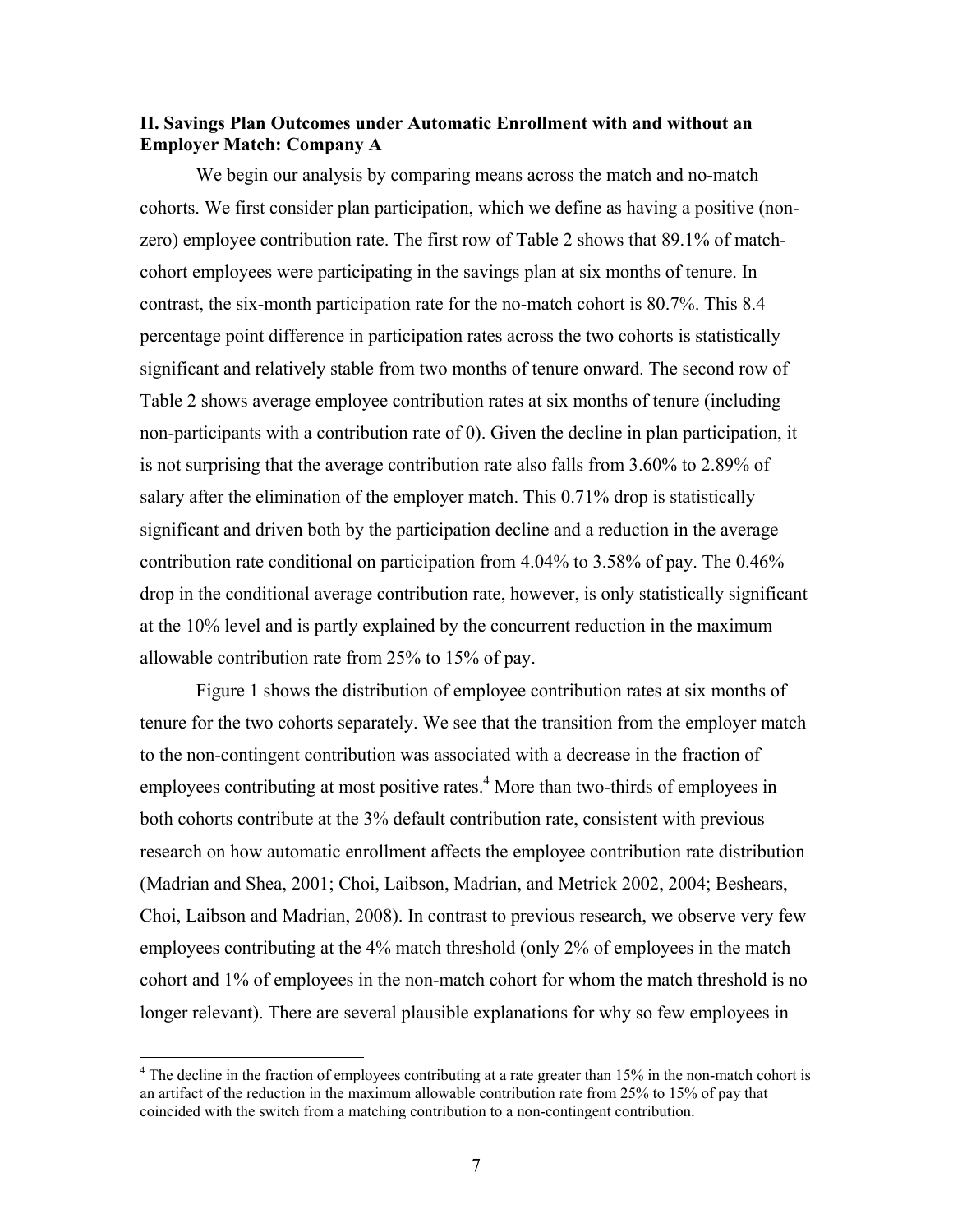the match cohort are at the match threshold. First, the employees at Company A are observed at only six months of tenure, which does not give them much time to switch from the default contribution rate to the match threshold (or another contribution rate of their choosing). Second, because the match threshold was only one percentage point above the default rate, participants' incentive to increase their contribution rate to the match threshold was much weaker than in other firms studied (Choi, Laibson, Madrian, and Metrick, 2005). Finally and perhaps most importantly, employees were not eligible to receive matching contributions until having completed one year of service, so most of the benefits from contributing at the match threshold did not accrue to employees at six months of tenure.

 Of course, the transition from an employer match to a non-contingent contribution may have been accompanied by other changes at Company A that caused the savings plan choice differences between the two cohorts. Table 2 shows that relative to the nonmatch cohort, the match cohort was disproportionately female, somewhat older, and had a higher average salary.5,6 Not controlling for these differences could make the participation decline due to the employer match elimination look larger than it really was.

Table 3 shows the results of regressions that include demographic explanatory variables. The first two columns show the coefficients from a linear probability regression of savings plan participation at six months of tenure on an indicator for having been hired with an employer match in place, gender, age, and income in 2004 dollars. In column 1, we control linearly for age and income, whereas in column 2 we include age and income splines.<sup>7</sup> The estimated 6.0 to 6.7 percentage point participation impact of having a match is statistically significant and somewhat lower than the raw 8.4 percentage point difference seen in Table 2. A probit specification (columns 3 and 4) yields estimated employer match marginal effects of 5.4 to 6.5 percentage points, also

 $<sup>5</sup>$  We deflated the salaries of employees in both cohorts to 2004 dollars using the growth in seasonally</sup> adjusted average weekly earnings for private sector workers from the Current Employment Statistics survey.

 $6$  Part of the difference in average age and income between the cohorts might be the result of an internship program that took place in the second half of the sample period. Compared to other employees, interns probably have weaker motives to participate in the  $401(k)$  plan. To make sure that the presence of interns is not driving our results, we drop the 29 employees in the sample with incomes of less than \$10,000 and redo our analysis. The qualitative results do not change.

<sup>&</sup>lt;sup>7</sup> The age spline has knots at 30, 40, and 50 years, and the income spline has knots at \$20,000, \$40,000, \$60,000, and \$80,000.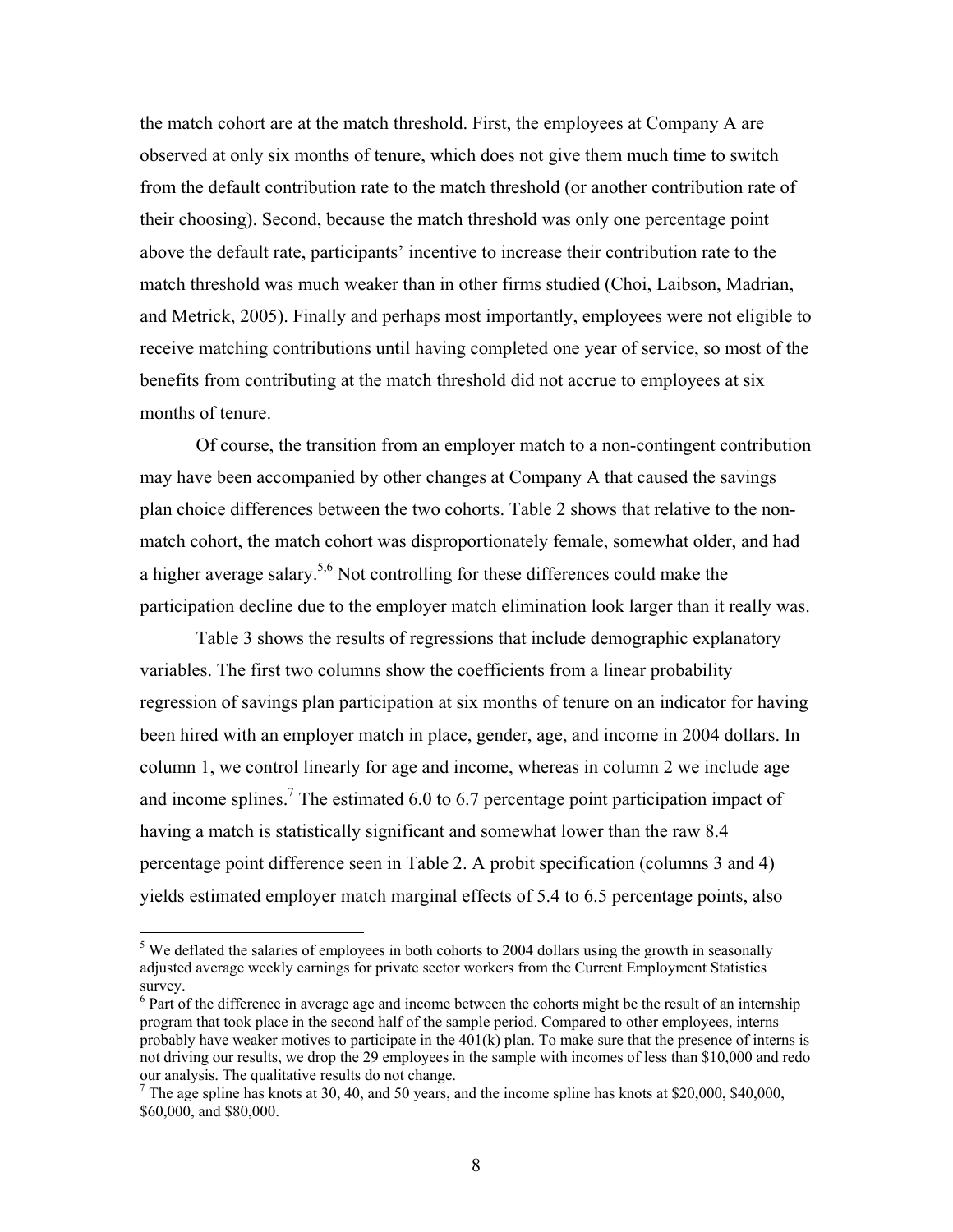statistically significant. Columns 5 and 6 list the marginal effects from a tobit regression of employee contribution rates which are censored below at zero and above at 25% (the match cohort) or 15% (the non-match cohort). Eliminating the employer match at company A is associated with a contribution rate decline of about 0.66% of salary, an effect that is statistically significant and only slightly less than the 0.71% raw effect in Table 2.

In summary, controlling for demographic differences between the match and nonmatch cohorts reduces but does not eliminate the estimated impact of the employer match under automatic enrollment. Note that these estimates represent the *combined* effect of removing the match and replacing it with a non-contingent contribution. The replacement of a match with a (relatively larger) non-contingent contribution generates a substitution effect that discourages employee contributions and a *net* income effect that also discourages employee contributions. Employee contributions are no longer subsidized and the employee has more total savings (employee plus employer contributions) for any given employee contribution.8 Our estimates provide an *upper bound* of the effects due *solely* to the removal of the employer match, since the simultaneous introduction of the non-contingent employer contribution generates an income effect that suppresses employee contributions.<sup>9</sup>

Our analysis also sheds light on the question of savings crowd-out. Our estimates provide an upper bound on the negative participation effects due *solely* to the introduction of the non-contingent contribution, since the simultaneous elimination of the match is likely to have discouraged employee participation.<sup>10</sup>

One limitation of many savings studies that use administrative data is the inability to address potentially offsetting (or reinforcing) changes in savings behavior *outside* of the account being studied. This caveat applies here as well. Employees have additional

 $8$  The employee loses a 25% match on contributions up to 4% of income but gains both a non-contingent employer contribution equal to 4% of income and a non-contingent profit-sharing contribution.

<sup>&</sup>lt;sup>9</sup> On the other hand, there are some plausible reasons that the introduction of the non-contingent contribution could *increase* employee contributions. Employees might view it as a signal that their expected future income growth has fallen. Alternatively, employees could interpret the non-contingent contribution as implicit advice that their optimal savings rate is higher than they previously believed.

<sup>&</sup>lt;sup>10</sup> A match unambiguously increases participation in a two-period model. Opposite effects are possible in models with more periods. However, the empirical literature on matching generally finds positive participation effects. Note that even in a two-period model, matching need not increase the average employee contribution due to the substitution effect.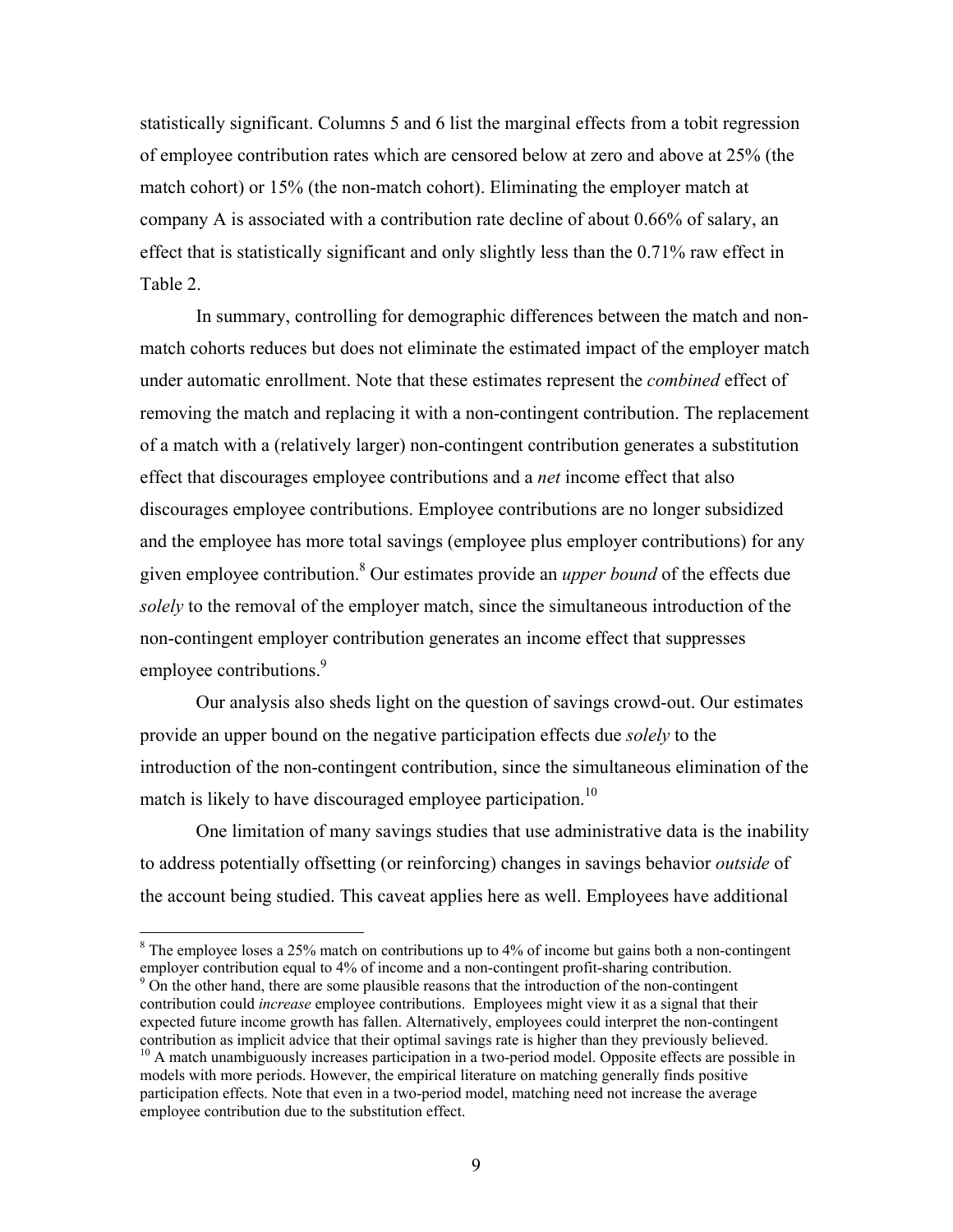assets outside their 401(k) plan, and some employees also have other savings plan assets within Company A, which has an employee stock ownership plan (ESOP). However, most of the employees in our non-match sample are not eligible to participate in the ESOP (employees must have one year of service to be eligible). Moreover, the plan is non-elective; the company makes ESOP contributions on an annual basis to all employees who are eligible. With more years of data, it might be possible to assess the extent to which changes in ESOP balances across the two cohorts affect employees'  $401(k)$  choices at company A.<sup>11</sup> Unfortunately, the data are not presently available to undertake such an analysis, and we do not observe any other financial assets of this company's employees.

### **III. Employer Matching Level and Savings Plan Participation under Automatic Enrollment at Nine Companies**

 We now broaden our analysis to explore the relationship between the generosity of the employer match and savings plan participation under automatic enrollment at nine companies. We use variation in the employer match structure both within and across firms for identification. However, because of the potential existence of firm-level omitted variables, the results below must be interpreted with caution.

Table 4 describes the match structure at the nine companies used in our analysis. The match rate varies from no match at Company A (beginning in 2004 for the nonmatch cohort) to a 133% match on the first 6% of pay at Company I. Conditional on offering a match, the match threshold ranges from 2% of pay for employees with less than one year of tenure at Company F to 7% of pay at Company B. Two companies have changes in their employer match over our sample period: Company A (analyzed in Sections 2 and 3), which replaced its employer match of 25% on the first 4% of pay contributed with a non-contingent employer contribution in January 2004; and Company B, which gradually increased its match rate from 60% to 62% to 65% on the first 7% of pay contributed.

 $11$  Madrian and Shea (2001), who first documented large participation increases following automatic enrollment in a 401(k) savings plan, find no evidence of offsetting savings behavior in the Employee Stock Purchase Plan (ESPP) of the company they studied.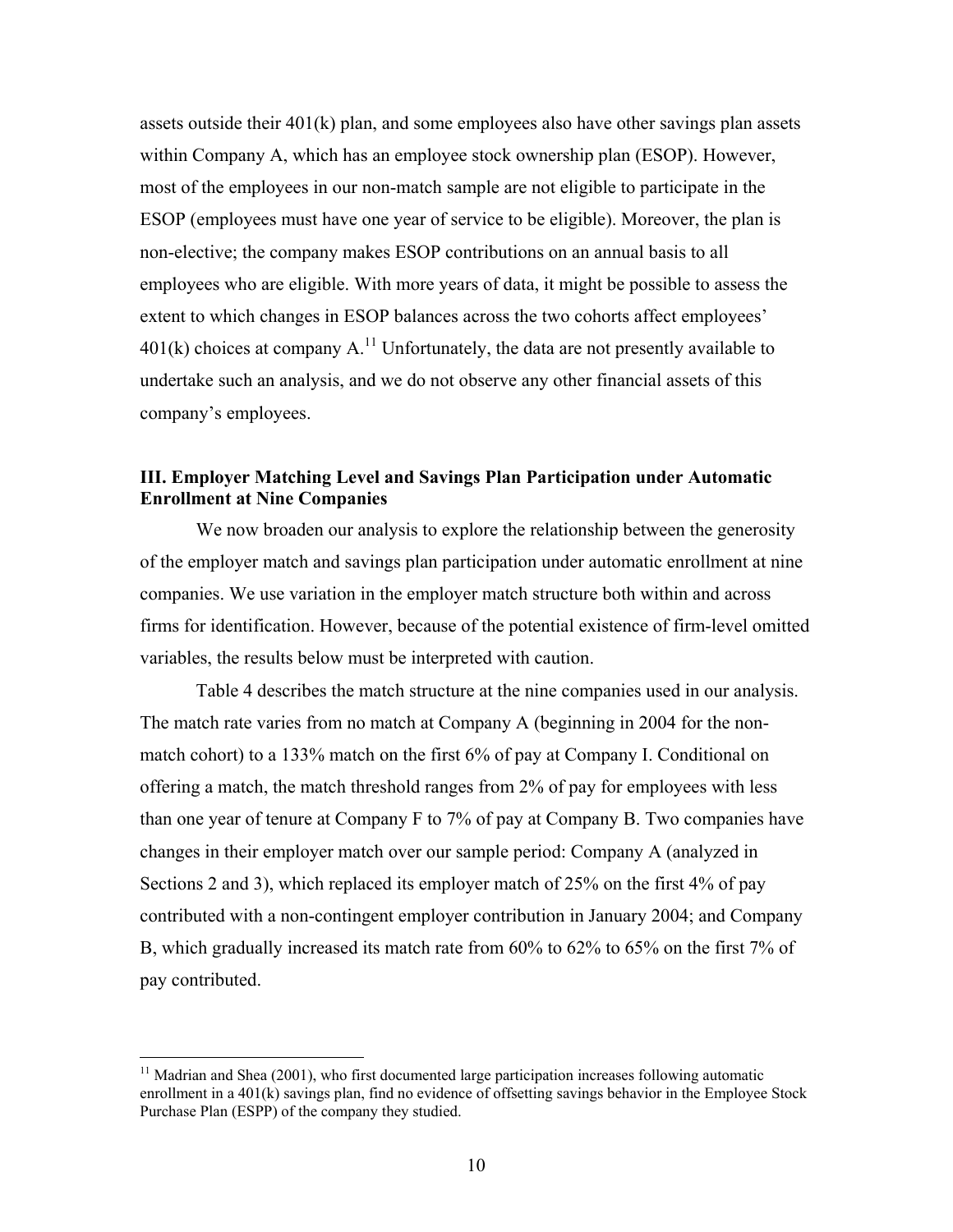For this section's analysis, we use data that are identical in structure to the Company A data described in Section 2. We pool employees at the nine firms who are observed in at least one of the year-end cross-sections from 2002 through 2005.12 Our sample is limited to employees at these firms who meet the following criteria: they became eligible for their employer-sponsored savings plan between January 1, 2002 and June 30, 2005; they became eligible when they were between 21 and 65 years of age; they became eligible when automatic enrollment was in effect; and they did not leave the company within six months of becoming eligible. Unlike the analysis in Sections 2 and 3, we do not attempt to filter out part-time employees because we are unable to identify them for some of the companies. We also do not exclude "highly compensated" employees because we are only analyzing plan participation, a margin on which such employees do not face greater constraints than non-highly compensated employees.

 To assess the relationship between the employer match and savings plan participation under automatic enrollment, we run a linear probability regression of savings plan participation at six months of eligibility on age, income in 2004 dollars, gender, and the generosity of the employer match.<sup>13,14</sup> Our key dependent variable of interest is the maximum employer match (as a fraction of income) that a participant can receive by contributing at the match threshold and fulfilling all match-related service requirements, given the match structure in place at six months of eligibility. The maximum employer match does not necessarily correspond to the matching contribution an employee could receive after only six months of eligibility. For example, the maximum employer match as just defined at Company D is 4.2% of pay (a 70% match on the first 6% of pay), even though employees with less than one year of tenure can receive a match of at most 2.1% of pay (a 35% match on the first 6% of pay). Table 4 lists the maximum employer match used in our regression for each of the nine firms.

 $12$  Three firms did not have data available for all four years. We drop three additional firm-years because different employees within a company were offered different matches in these years and we are unable to identify which employees were offered which match.

 $<sup>13</sup>$  Even though our dependent variable is binary, we use a linear probability regression rather than a probit</sup> in order to facilitate the graphical display of the results in Figure 2.

<sup>&</sup>lt;sup>14</sup> Instead of measuring participation at six months of tenure, as done earlier for Company A, we measure participation after six months of eligibility because some firms' employees are not immediately eligible upon hire. For most employees in the sample, however, six months of tenure and six months of eligibility are equivalent.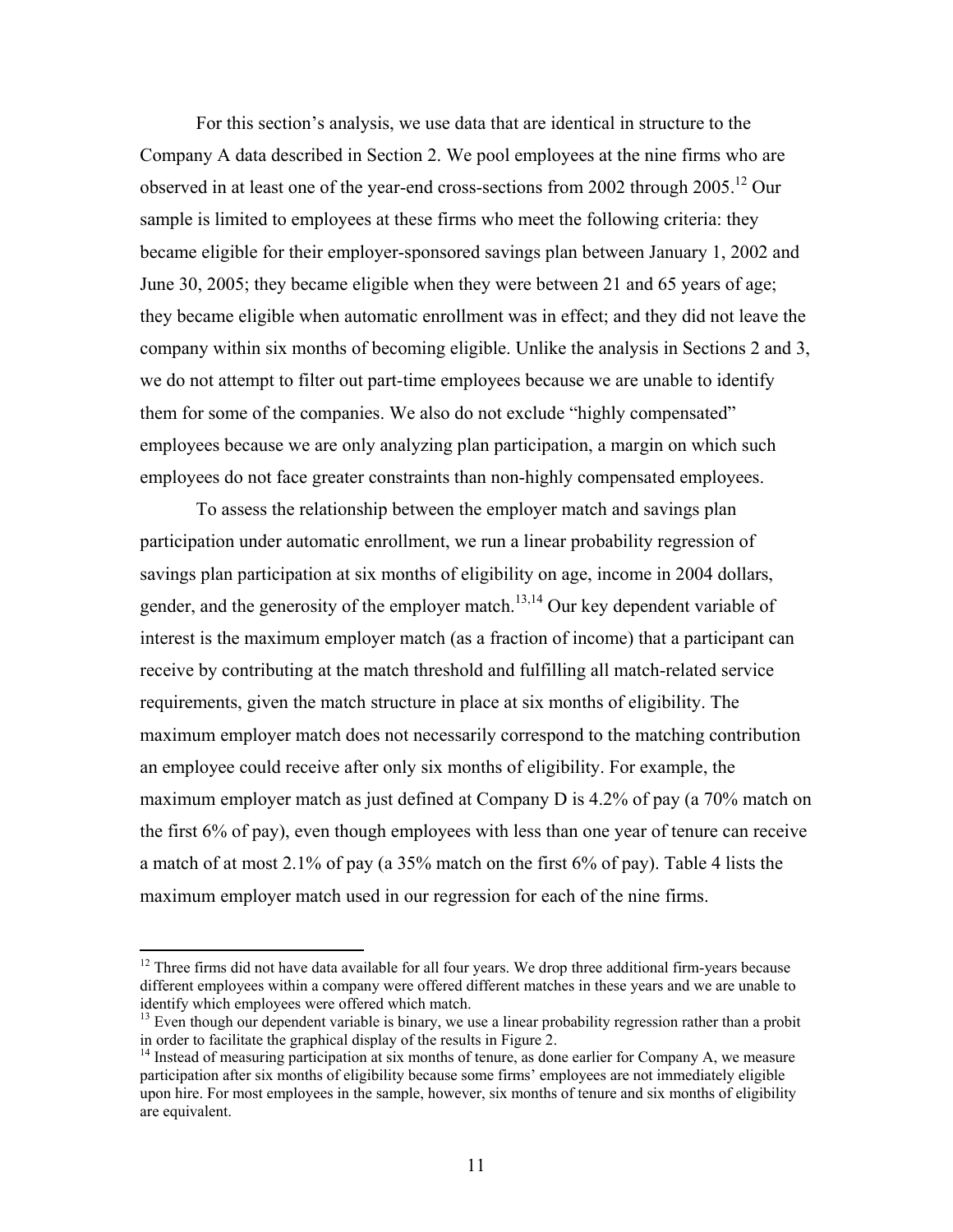Our employer match variable definition rests on the assumption that employees are forward-looking with respect to the match when making their decision about whether to opt out of savings plan participation under automatic enrollment. Given that the service requirement to obtain the maximum employer match is at most one year in our sample, we feel that this assumption is appropriate. Only three of our nine firms (Companies A, C, and H) have matches linked to tenure. We also assume that the match rate changes within companies A and B were surprises that were not known to employees in advance, since we define the maximum employer match using the match structure in place at the time we measure participation.

Because our maximum employer match variation is largely across-firm variation, we are precluded from putting firm-level fixed effects in these regressions. We do, however, calculate Huber-White standard errors with clustering at the firm level.

 Column 1 in Table 5 gives the coefficient estimates from the regression described above when no other control variables are included. In this specification, decreasing the maximum employer match by 1% of salary is associated with a plan participation reduction at six months of eligibility under automatic enrollment of 2.8 percentage points. This is somewhat smaller than the 5 to 6 percentage point decline observed at Company A when it eliminated its employer match. However, as noted earlier, the Company A estimate is an upper bound on the true effect of match removal, since the match was replaced with a non-contingent employer contribution that is theoretically expected to decrease participation.

 Figure 2 displays the regression results from the first column of Table 5 graphically. Every data point in Figure 2 corresponds to a group of employees that shares the same firm and maximum employer match (firms whose match changes over time are represented in the graph by more than one data point). The maximum match is on the *x*axis, and the raw savings plan participation rate is on the *y*-axis. The regression line from the first column of Table 5 is also shown. Figure 2 shows that the positive relationship between the maximum match and participation estimated in Table 5 is robust and does not seem to be driven by outliers.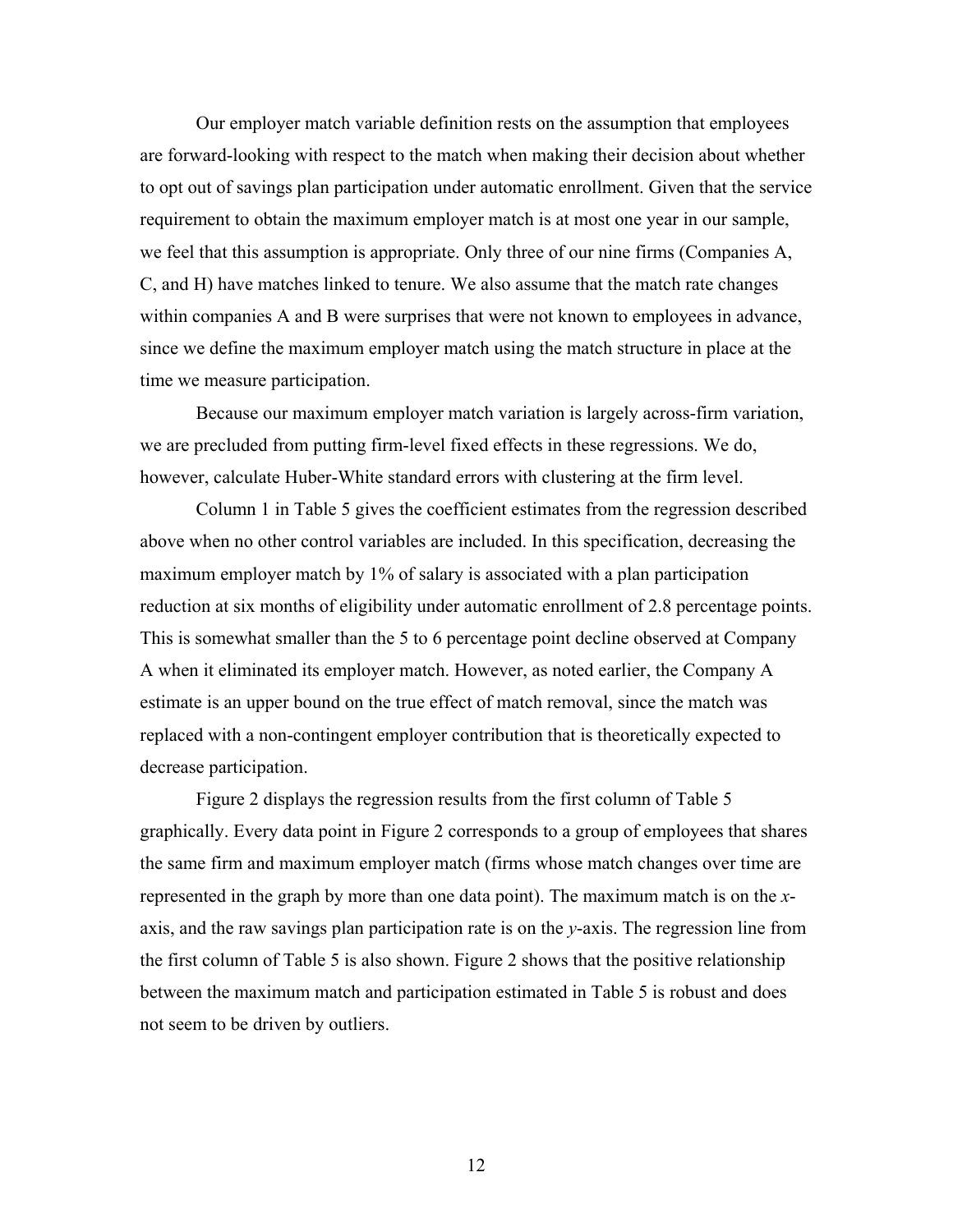In column 2 of Table 5, we add control variables, using linear splines for age and income as well as indicator variables for missing gender, age, and income data.<sup>15</sup> The inclusion of demographic controls reduces the estimated impact of the employer match slightly: decreasing the maximum employer match by 1% of salary is associated with a 2.2 percentage point decline in participation, rather than the 2.8 percentage point decline shown in column 1.

Most of the individuals for whom gender, age or income data are missing come from three firms. Therefore, we restrict the sample in column 3 to the six firms for which we can construct demographic controls.<sup>16</sup> When we run the regression without control variables—as in column 1—on this restricted sample, the estimated impact of the employer match increases relative to that in column 1; participation declines by 3.8 percentage points when the maximum match decreases by 1% of pay. This suggests that there are some differences between the companies in our sample for which we do and do not have demographic data.

Finally, in column 4, we add the demographic control variables to the regression restricted to companies with demographic information. Just as in the full sample, adding demographic controls to this restricted sample reduces the estimated impact of the employer match. Across all of the specifications in Table 5, the coefficient on the maximum employer match ranges from 1.8 to 3.8, indicating that decreasing the maximum employer match by 1% of salary reduces savings plan participation at six months of eligibility under automatic enrollment by 1.8 to 3.8 percentage points.

#### **IV. Conclusions**

 Automatic enrollment is an increasingly important feature of the retirement savings landscape. A recent survey of large U.S. firms found that 36% already automatically enroll new employees, and 55% of firms without automatic enrollment say that they are very likely or somewhat likely to adopt it within a year (Hewitt Associates, 2007). To date, all the automatic enrollment savings plans that have been studied have

<sup>&</sup>lt;sup>15</sup> The results are qualitatively similar if we use linear controls for age and income rather than splines.

 $16$  Even within those companies for which we have demographic information, some employees are nonetheless missing this information. We drop these employees with missing demographic data from the regressions in columns 3 and 4.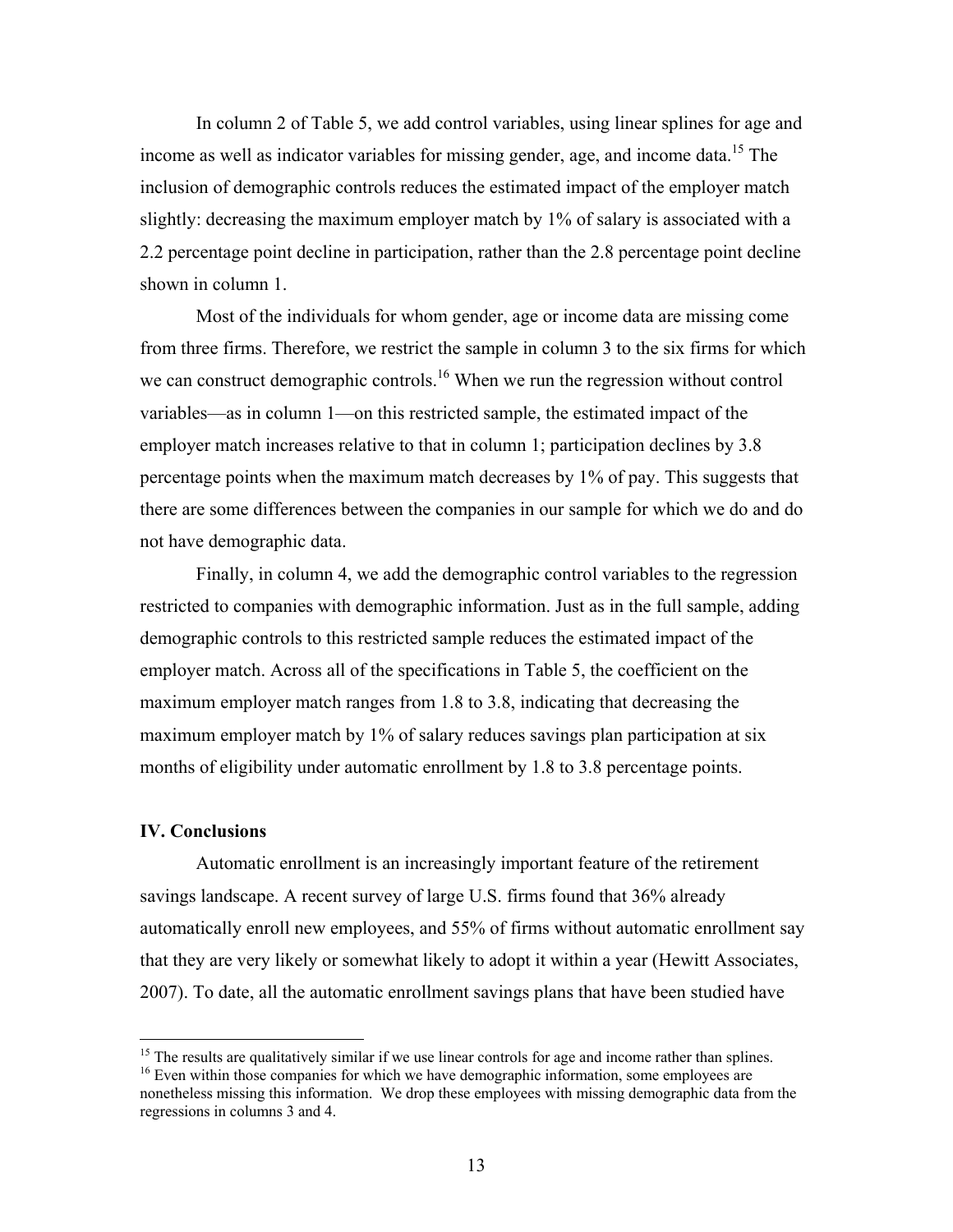had an employer match. U.S. pension regulations encourage the use of matching through safe harbor clauses; firms can avoid non-discrimination testing if they have a sufficiently generous match. However, there is *also* has a safe harbor for non-contingent employer contributions.<sup>17</sup>

This paper aims to address how effective automatic enrollment might be in the absence of an employer match. Using two estimation strategies, one based on the substitution of the employer match with a non-contingent employer contribution, and the other based primarily on variation in the employer match across firms, we find that participation rates under automatic enrollment decline only modestly when the employer match is eliminated or reduced. The switch from a matching contribution to a noncontingent contribution at Company A caused the plan participation rate at six months of tenure to drop by 5 to 6 percentage points. In a sample of nine firms with automatic enrollment, decreasing the employer match amount by 1% of pay was associated with a 1.8 to 3.8 percentage point decrease in the plan participation rate at six months of eligibility. Collectively, these results imply that moving from a typical matching structure of 50% on the first 6% of pay contributed to no match at all would reduce savings plan participation under automatic enrollment by 5 to 11 percentage points. Interestingly, these results are similar to the employer match effect on participation estimated by Engelhardt and Kumar (forthcoming) in a sample of older employees, most of whom were not subject to automatic enrollment.

Therefore, the success of automatic enrollment at increasing participation in employer-sponsored savings plans does not appear to rely much on having an employer match. It thus seems likely that automatic enrollment will also be effective at increasing participation in other contexts that do not naturally lend themselves to a matching contribution.

These results also suggest that companies with automatic enrollment need not offer a match in order to achieve broad-based participation. However, the employer match may be valuable for reasons other than the inducement that it creates to participate. For example, as a tax-favored form of compensation, the employer match may be

 $17$  To obtain safe harbor status, the plan must provide either a matching contribution equal to 100% of contributions up to 1% of pay and 50% of contributions for the next 5% of pay, or a non-contingent contribution of 3% of pay.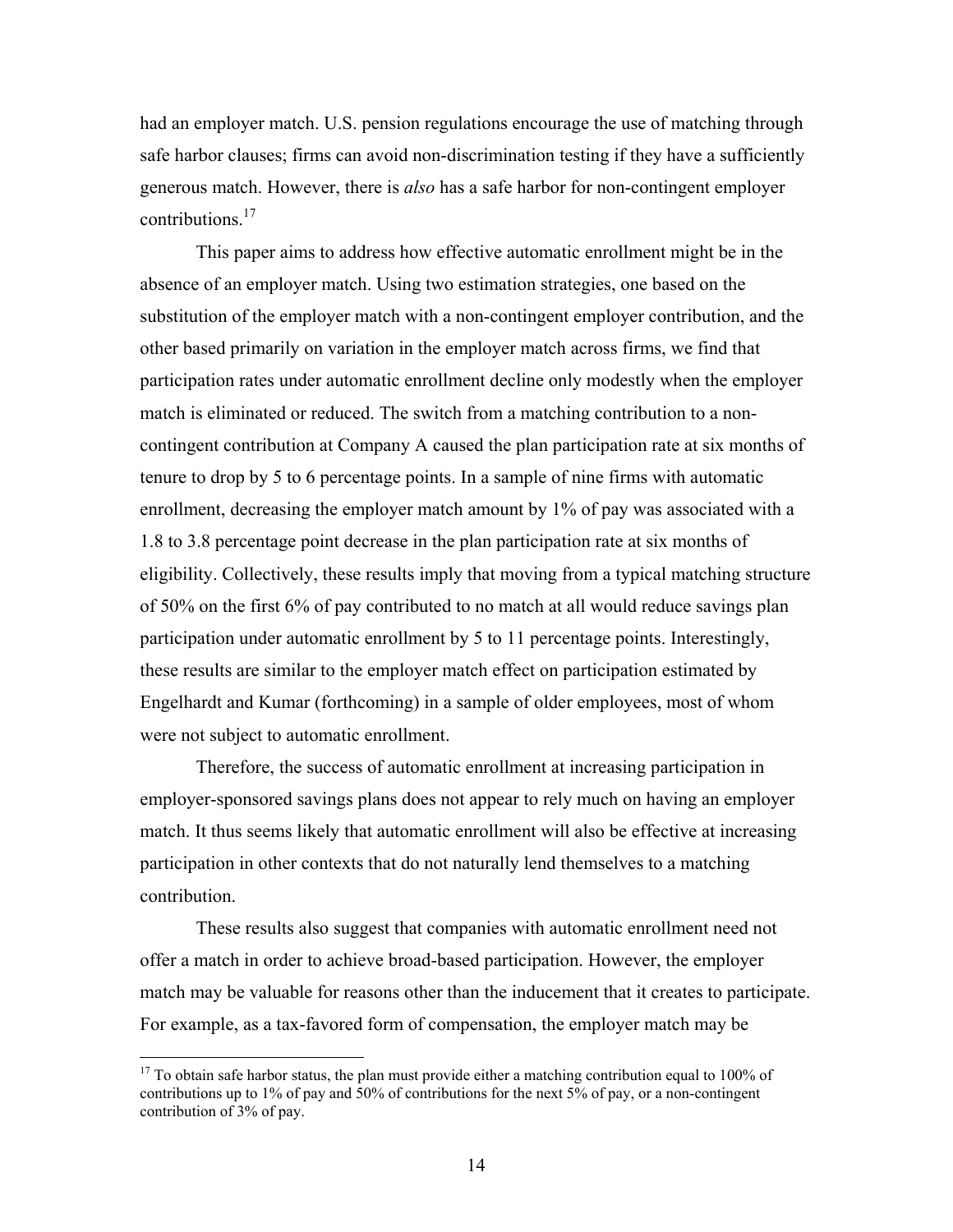important in the recruiting and retention of employees even if it does not have a large impact on savings plan participation.

However, the experience of Company A suggests that some of purposes served by an employer match could be achieved with a non-contingent employer contribution as well. The merits of an employer match versus a non-contingent contribution likely hinge not only on their average impact on savings plan outcomes (e.g., lower participation with a non-contingent contribution), but also on their distributional impact. For example, a non-contingent contribution will likely increase total savings for those employees least inclined to save, but its effects elsewhere in the savings distribution are ambiguous, since a match tends to cause herding at the match threshold. This herding may either increase or decrease savings, depending on how high the match threshold is and what savings rate employees would have chosen in the absence of a match.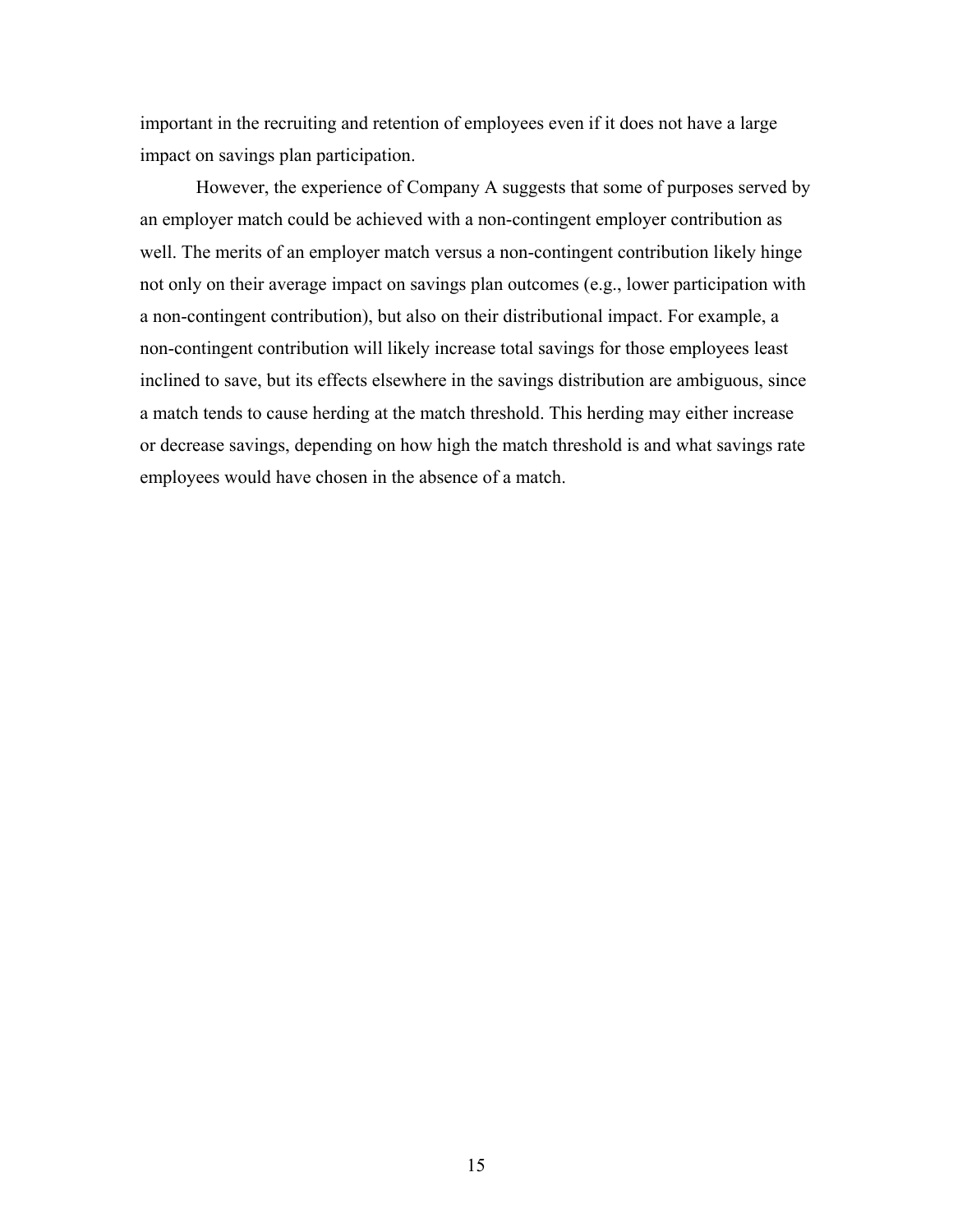#### **References**

- Andrews, Emily S., 1992. "The Growth and Distribution of 401(k) Plans." In John Turner and Daniel Beller, eds. *Trends in Pensions 1992* (Washington, D.C..: U.S. Department of Labor, Pension and Welfare Benefits Administration), pp. 149-176.
- Bassett, William F., Michael J. Fleming, and Anthony P. Rodrigues, 1998. "How Workers Use 401(k) Plans?: The Participation, Contribution, and Withdrawal Decisions." *National Tax Journal* 51, pp. 263-289.
- Beshears, John, James J. Choi, David Laibson and Brigitte C. Madrian, 2008. "The Importance of Default Options for Retirement Savings Outcomes: Evidence from the United States," NBER Working Paper No. 12009. In Stephen J. Kay and Tapen Sinha, editors, *Lessons from Pension Reform in the Americas* (New York: Oxford University Press).
- Choi, James J., David Laibson, and Brigitte C. Madrian, 2005. "\$100 Bills on the Sidewalk: Suboptimal Saving in 401(k) Plans." NBER Working Paper 11554.
- Choi, James J., David Laibson, Brigitte C. Madrian, and Andrew Metrick, 2002. "Defined Contribution Pensions: Plan Rules, Participant Decisions, and the Path of Least Resistance." In James Poterba, ed., *Tax Policy and the Economy* 16, pp. 67- 114.
- Choi, James J., David Laibson, Brigitte C. Madrian, and Andrew Metrick, 2004. "For Better or For Worse: Default Effects and 401(k) Savings Behavior." In David Wise, ed., *Perspectives in the Economics of Aging* (Chicago: University of Chicago Press), pp. 81-121.
- Choi, James J., David Laibson, Brigitte C. Madrian, and Andrew Metrick, 2005. "Optimal Defaults and Active Decisions." NBER Working Paper 11074.
- Duflo, Esther, William Gale, Jeffrey Liebman, Peter Orszag, and Emmanuel Saez, 2006. "Savings Incentives for Low- and Middle-Income Families: Evidence From a Field Experiment with H&R Block." *Quarterly Journal of Economics* 121, pp. 1311- 1346.
- Engelhardt, Gary V. and Anil Kumar, forthcoming. "Employer Matching and 401(k) Saving: Evidence from the Health and Retirement Study." *Journal of Public Economics*.
- Even, William E., and David A. Macpherson, 2005. "The Effects of Employer Matching in 401(k) Plans." *Industrial Relations* 44, pp. 525-549.
- Hewitt Associates, 2007. "Survey Findings: Hot Topics in Retirement 2007." Lincolnshire: Hewitt Associates LLC.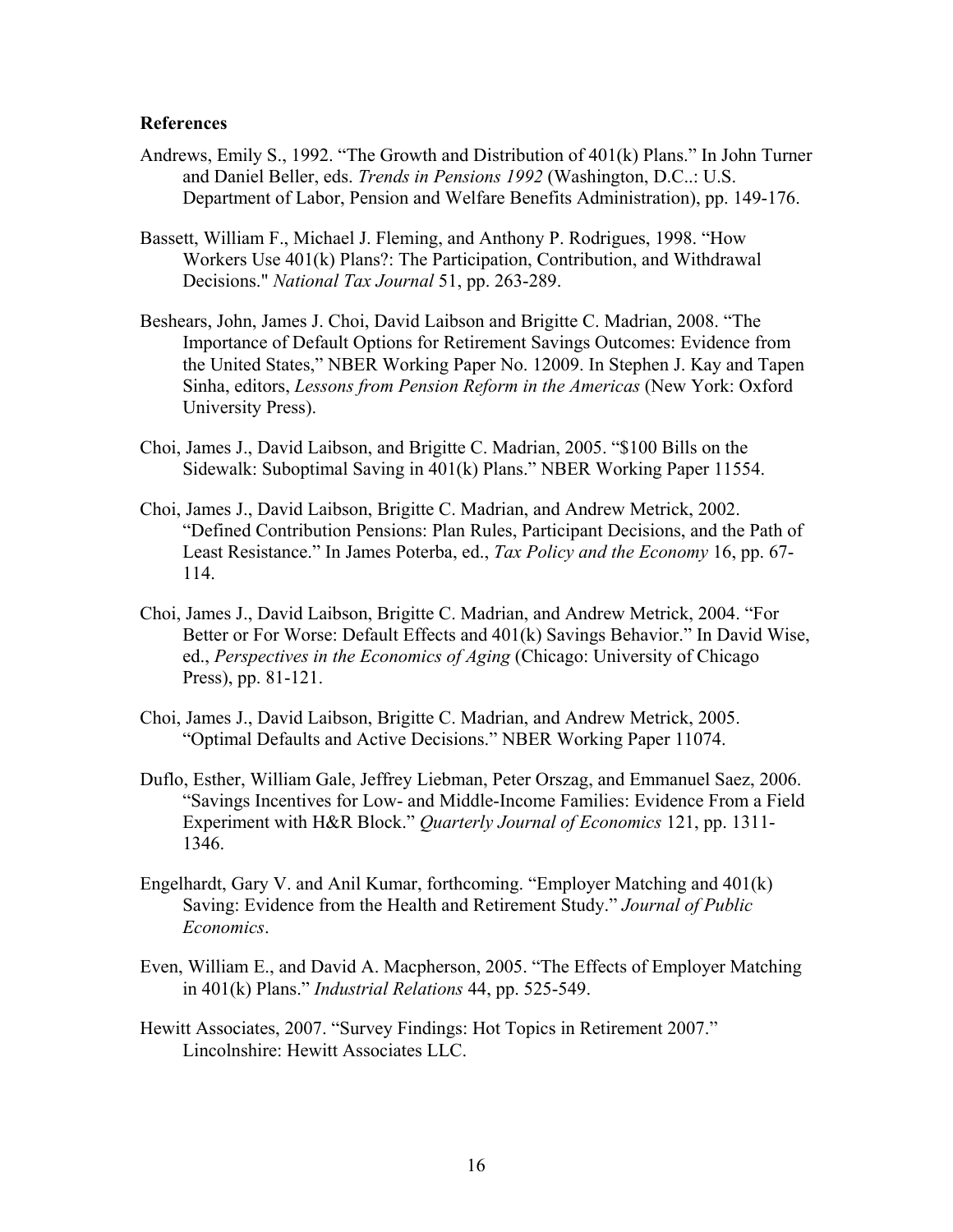- Kusko, Andrea, James Poterba and David Wilcox, 1998. "Employee Decisions with Respect to 401(k) Plans." In Olivia Mitchell and Sylvester Schieber, eds., *Living with Defined Contribution Pensions: Remaking Responsibility for Retiremen*t (Philadelphia: University of Pennsylvania Press), pp. 98-112.
- Madrian, Brigitte, and Dennis Shea, 2001. "The Power of Suggestion: Inertia in 401(k) Participation and Savings Behavior." *Quarterly Journal of Economics* 116, pp. 1149-1187.
- Papke, Leslie E., 1995. "Participation in and Contributions to 401(k) Pension Plans." *Journal of Human Resources* 30, pp. 311-325.
- Papke, Leslie E., and James M. Poterba, 1995. "Survey Evidence on Employer Match Rates and Employee Saving Behavior in 401(k) Plans." *Economics Letters* 49, pp. 313-17.
- Profit Sharing Council of America, 2006. *49th Annual Survey of Profit-Sharing and 401(k) Plans* (Chicago: Profit Sharing Council of America).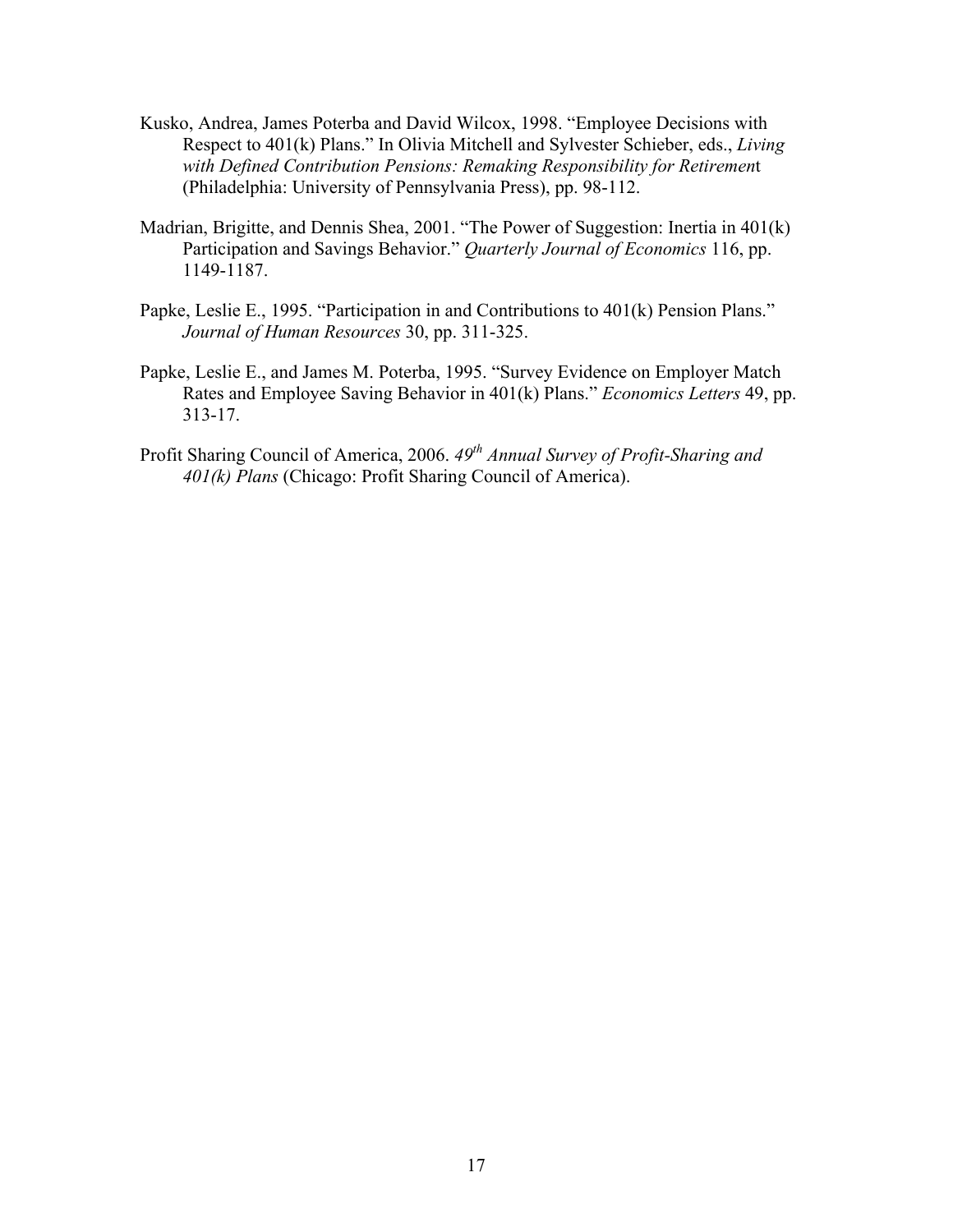# **TABLE 1. 401(k) Plan Features at Company A**

| Eligibility                                   |                                                                                                                        |
|-----------------------------------------------|------------------------------------------------------------------------------------------------------------------------|
| Eligible employees                            | Age $21+$                                                                                                              |
| Eligibility to make<br>employee contributions | Full-time employees: immediately upon hire<br>Part-time employees: after 1 year of service and 1,000 hours             |
| Eligibility for employer<br>contributions     | After 1 year of service and 1,000 hours                                                                                |
| <b>Automatic Enrollment</b>                   | Full-time employees automatically enrolled after 30 days at a 3%<br>contribution rate allocated to a money market fund |
| <b>Contributions</b>                          |                                                                                                                        |
| <b>Employee contributions</b>                 | Before $1/1/2004$ : up to 25% of pay<br>After $1/1/2004$ : up to 15% of pay                                            |
| <b>Employer contributions</b>                 | Before 1/1/2004: employer match of 25% on first 4% of pay<br>contributed by employee                                   |
|                                               | Starting 1/1/2004: non-contingent employer contribution of 4% of<br>pay plus profit-sharing contribution               |
| <b>Match Vesting</b>                          | Immediate                                                                                                              |
| <b>Other</b>                                  |                                                                                                                        |
| Loans                                         | Available                                                                                                              |
| Hardship withdrawals                          | Available; limited to one per year                                                                                     |
| Investment choices                            | 7 options including employer stock.                                                                                    |
| Source: Summary Plan Descriptions             |                                                                                                                        |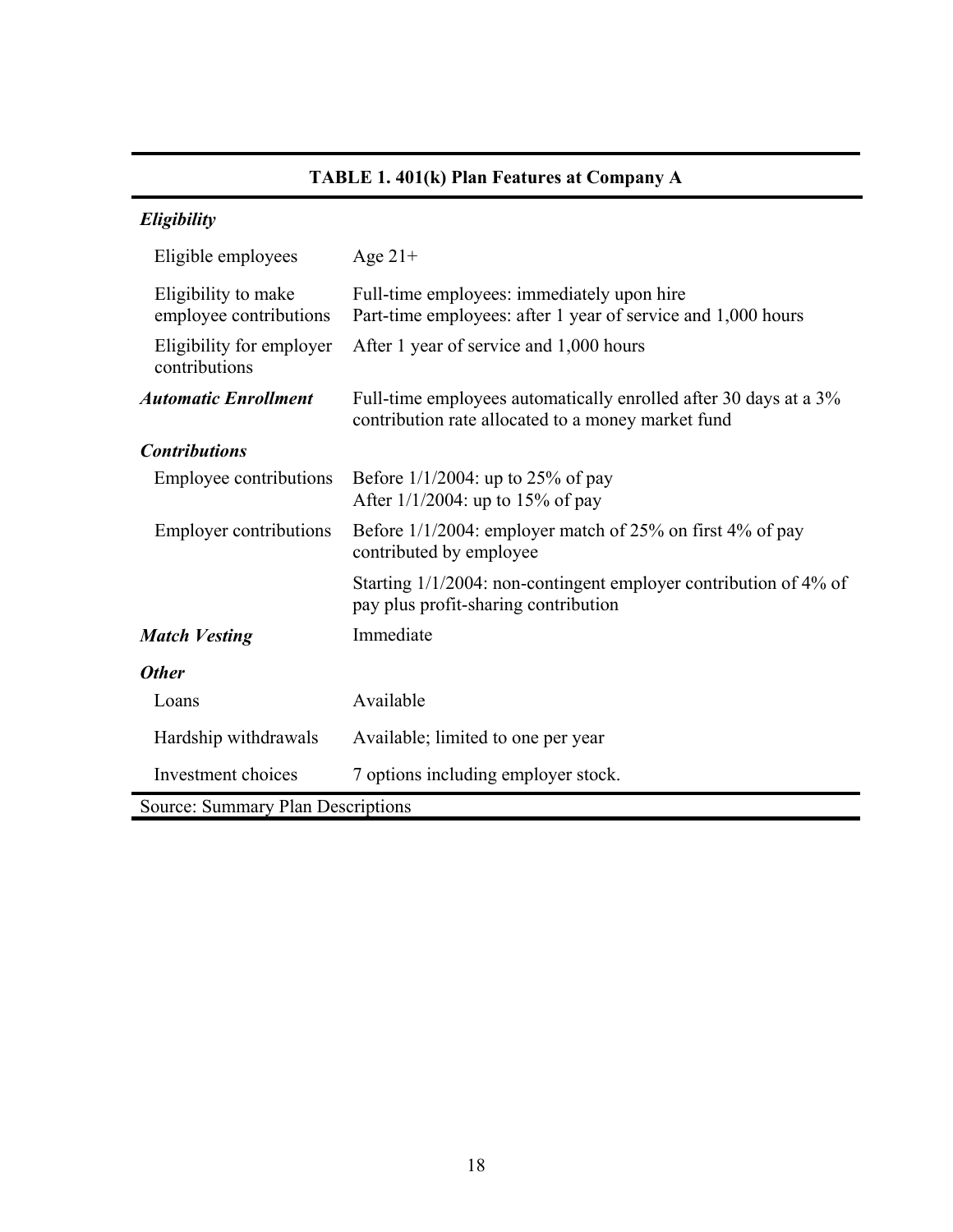|                                                        | Match cohort<br>(Hired $1/1/2002$ )<br>through $6/30/2003$ ) | Non-match cohort<br>(Hired 1/1/2004)<br>through $6/30/2005$ ) | t-statistic<br>for<br>difference |
|--------------------------------------------------------|--------------------------------------------------------------|---------------------------------------------------------------|----------------------------------|
| <b>Savings plan outcomes</b><br>(at six months tenure) |                                                              |                                                               |                                  |
| Participation rate                                     | 89.1%                                                        | 80.7%                                                         | 2.95                             |
| Average contribution rate<br>(all employees)           | 3.60%                                                        | 2.89%                                                         | 3.01                             |
| Average contribution rate<br>(participants only)       | $4.04\%$                                                     | 3.58%                                                         | 1.86                             |
| <b>Demographic characteristics</b>                     |                                                              |                                                               |                                  |
| <b>Fraction female</b>                                 | 51.5%                                                        | 45.7%                                                         | 1.47                             |
| Average age                                            | 33.21                                                        | 31.83                                                         | 2.07                             |
| Annual salary (2004 dollars)                           | \$49,167                                                     | \$40,343                                                      | 2.93                             |
| Sample size                                            | $N = 293$                                                    | $N = 352$                                                     |                                  |

## **TABLE 2. Summary Statistics on Savings Plan Outcomes and Demographic Characteristics for Employees at Company A**

Source: Authors' calculations. The sample includes non-highly-compensated, full-time, savings-plan-eligible employees. Growth in seasonally adjusted average weekly earnings for private sector workers from the Current Employment Statistics survey is used to deflate employee salaries to 2004 dollars.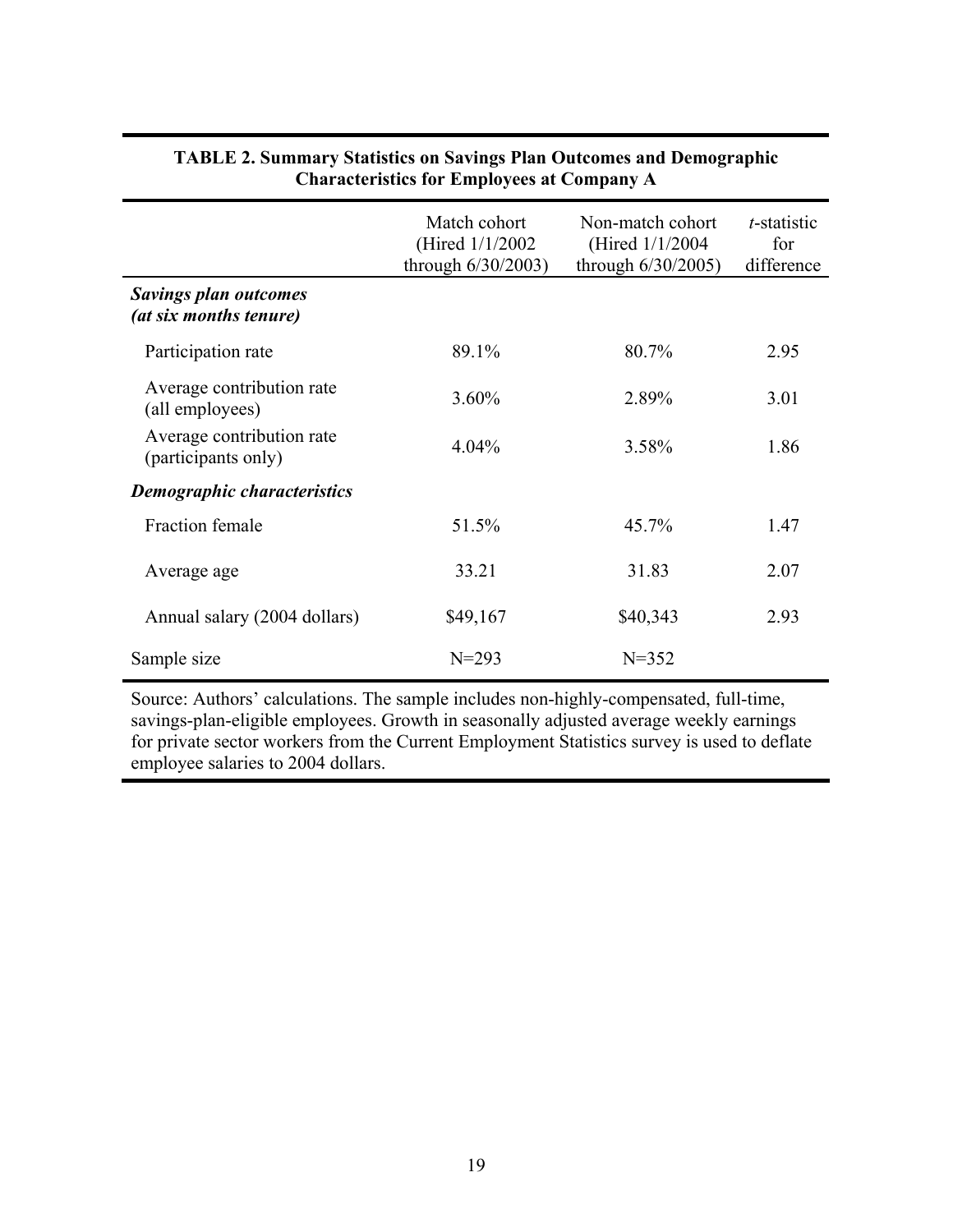|                                                                                                                                                                                                                                                                                                                                                                                                                                                                                                                                                                                                                                                                                                                                                                                                                                                                                                                                                                                                                                                                                                                                                                                                                                                                                                                                            |                                                                |                        |                                                |                           | TABLE 3. Effect of the Employer Match on Savings Plan Outcomes under Automatic Enrollment: Company A |                                          |
|--------------------------------------------------------------------------------------------------------------------------------------------------------------------------------------------------------------------------------------------------------------------------------------------------------------------------------------------------------------------------------------------------------------------------------------------------------------------------------------------------------------------------------------------------------------------------------------------------------------------------------------------------------------------------------------------------------------------------------------------------------------------------------------------------------------------------------------------------------------------------------------------------------------------------------------------------------------------------------------------------------------------------------------------------------------------------------------------------------------------------------------------------------------------------------------------------------------------------------------------------------------------------------------------------------------------------------------------|----------------------------------------------------------------|------------------------|------------------------------------------------|---------------------------|------------------------------------------------------------------------------------------------------|------------------------------------------|
|                                                                                                                                                                                                                                                                                                                                                                                                                                                                                                                                                                                                                                                                                                                                                                                                                                                                                                                                                                                                                                                                                                                                                                                                                                                                                                                                            | Participation<br>(0LS)                                         | Participation<br>(0LS) | Participation<br>(probit)                      | Participation<br>(probit) | contribution rate<br>Employee<br>(tobit)                                                             | contribution rate<br>Employee<br>(tobit) |
|                                                                                                                                                                                                                                                                                                                                                                                                                                                                                                                                                                                                                                                                                                                                                                                                                                                                                                                                                                                                                                                                                                                                                                                                                                                                                                                                            | $\begin{array}{c}\n\begin{array}{c}\n\end{array}\n\end{array}$ | $\widehat{c}$          | $\widehat{c}$                                  | $\widehat{t}$             | $\widehat{\odot}$                                                                                    | $\widehat{\circ}$                        |
| Match cohort                                                                                                                                                                                                                                                                                                                                                                                                                                                                                                                                                                                                                                                                                                                                                                                                                                                                                                                                                                                                                                                                                                                                                                                                                                                                                                                               | $0.0670*$<br>(0.0284)                                          | (0.0271)<br>$0.0603*$  | (0.0274)<br>$0.0653*$                          | (0.0251)<br>$0.0543*$     | (0.2725)<br>$0.6769*$                                                                                | (0.2679)<br>$0.6394*$                    |
| Female                                                                                                                                                                                                                                                                                                                                                                                                                                                                                                                                                                                                                                                                                                                                                                                                                                                                                                                                                                                                                                                                                                                                                                                                                                                                                                                                     | $0.0750**$<br>(0.0284)                                         | (0.0275)<br>0.0353     | (0.0275)<br>$0.0679*$                          | (0.0244)<br>0.0268        | $0.5159*$<br>(0.2738)                                                                                | (0.2720)<br>0.3860                       |
| Age                                                                                                                                                                                                                                                                                                                                                                                                                                                                                                                                                                                                                                                                                                                                                                                                                                                                                                                                                                                                                                                                                                                                                                                                                                                                                                                                        |                                                                |                        |                                                |                           |                                                                                                      |                                          |
| Years                                                                                                                                                                                                                                                                                                                                                                                                                                                                                                                                                                                                                                                                                                                                                                                                                                                                                                                                                                                                                                                                                                                                                                                                                                                                                                                                      | 0.0003<br>(0.0019)                                             |                        | (0.0018)<br>$-0.0007$                          |                           | (0.0181)<br>0.0056                                                                                   |                                          |
| Income (\$2004)<br>Linear spline                                                                                                                                                                                                                                                                                                                                                                                                                                                                                                                                                                                                                                                                                                                                                                                                                                                                                                                                                                                                                                                                                                                                                                                                                                                                                                           | $\frac{1}{2}$                                                  | Yes                    | $\frac{1}{2}$                                  | Yes                       | $\frac{1}{2}$                                                                                        | Yes                                      |
| Linear spline<br>\$1000s                                                                                                                                                                                                                                                                                                                                                                                                                                                                                                                                                                                                                                                                                                                                                                                                                                                                                                                                                                                                                                                                                                                                                                                                                                                                                                                   | $0.0014**$<br>(0.0004)<br>$\frac{1}{2}$                        | Yes                    | $0.0020**$<br>(0.0005)<br>$\mathsf{z}^{\circ}$ | Yes                       | $0.0214**$<br>(0.0040)<br>$\mathsf{z}^{\circ}$                                                       | Yes                                      |
| Sample size                                                                                                                                                                                                                                                                                                                                                                                                                                                                                                                                                                                                                                                                                                                                                                                                                                                                                                                                                                                                                                                                                                                                                                                                                                                                                                                                | $N = 645$                                                      | $N=645$                | $N = 645$                                      | N=645                     | N=645                                                                                                | N=645                                    |
| variables fixed at their means. In the case of binary variables, the marginal effects in columns 3-6 are reported for a change from zero<br>When linear splines for age and income are included in a regression, marginal effects are calculated holding age and income at their<br>to one. The age spline has knots at 30, 40, and 50 years, and the income spline has knots at \$20,000, \$40,000, \$60,000, and \$80,000<br>dependent variable in columns 1-4 is a binary indicator for savings plan participation. The dependent variable in columns 5-6 is the<br>regression holding all variables fixed at their means. Columns 5-6 report the marginal effects from a tobit regression holding all<br>employee's (censored) savings plan contribution rate (including zeros). Columns 3-4 report the marginal effects from a probit<br>plan-eligible employees. Growth in seasonally adjusted average weekly earnings for private sector workers from the Current<br>Employment Statistics survey is used to deflate employee salaries to 2004 dollars. All specifications include a constant. The<br>means (as opposed to holding the variables that make up the splines each fixed at their individual means). * and ** denote<br>significance at the 5%, and 1% levels, respectively.<br>Source: Authors' calculations. Standard |                                                                |                        |                                                |                           | errors are in parentheses. The sample includes non-highly-compensated, full-time, savings-           |                                          |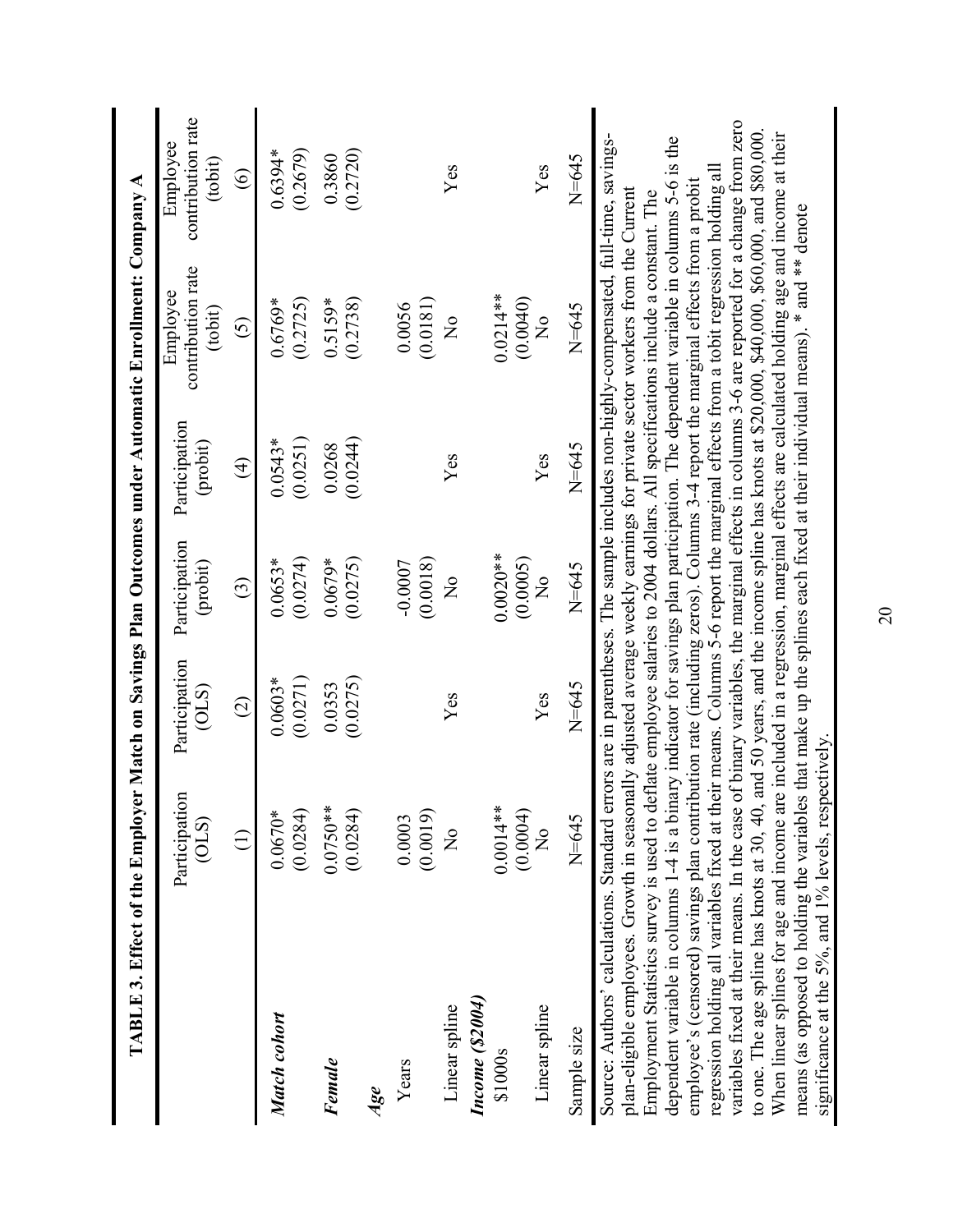|              |                                                                                                                                                             | TABLE 4. 401(k) Eligibility and Match Structure at Nine Companies with Automatic Enrollment                               |                                                                           |                                                            |                      |                         |
|--------------|-------------------------------------------------------------------------------------------------------------------------------------------------------------|---------------------------------------------------------------------------------------------------------------------------|---------------------------------------------------------------------------|------------------------------------------------------------|----------------------|-------------------------|
| Firm         | Eligibility                                                                                                                                                 | Match structure                                                                                                           | Maximum Match                                                             | Auto. Enroll. Details                                      | Years                | graphics<br>Demo-       |
| ⋖            | PT: eligible after 1 yr. and 1,000 hrs. Match<br>Must be age 21+. FT: immediately eligible.<br>or non-contingent contribution after 1 yr.<br>and 1,000 hrs. | contribution+ profit-sharing contribution<br>After 01/04: None; 4% non-contingent<br>Before 01/04: 25% on first 4% of pay | Before 01/04: 1%<br>$After$ 01/04: 0%                                     | Default: 3% rate, Money<br>When: 30 days<br>Market Fund    | 2002-<br>2005        | ${\it Yes}$             |
| $\mathbf{D}$ | a 12-month period. All participants eligible<br>FT: immediately eligible. PT: 1,000 hrs. in<br>for match.                                                   | Before 01/04: 60% on first 7% of pay<br>01/04-01/05: 62% on first 7% of pay<br>After 01/05: 65% on first $7\%$ of pay     | $01/04 - 01/05$ : 4.34%<br>Before 01/04: 4.2%<br>$4$ fter 01/05: $4.55\%$ | Default: 3% rate, Pre-<br>Mixed Portfolio<br>When: 30 days | 2003-<br>2005        | Yes                     |
| $\cup$       | Participants eligible for match after 1 year.<br>All employees immediately eligible                                                                         | 75% on first 6% of pay                                                                                                    | 4.5%                                                                      | Default: 3% rate,<br>Balanced Fund<br>When: 30 days        | 2002-<br>2005        | Yes                     |
| ≏            | a 12-month period. All participants eligible<br>FT: immediately eligible. PT: 1,000 hrs. in<br>for match.                                                   | $\geq$ 1 yr. tenure: 70% on first 6% of pay<br><1 yr. tenure: $35\%$ on first $6\%$ of pay                                | 4.2%                                                                      | Balanced Index Fund<br>Default: 3% rate,<br>When: 31 days  | 2002-<br>2005        | Yes                     |
| щ            | All employees immediately eligible to<br>contribute and receive a match.                                                                                    | 00% on first 3% of pay                                                                                                    | 3%                                                                        | Default: 2% rate, Money<br>When: 30 days<br>Market Fund    | 2002-<br>2004        | $\frac{1}{2}$           |
| 山            | All employees immediately eligible to<br>contribute and receive a match                                                                                     | <1 yr. tenure: $100\%$ on first 2% of pay<br>$\geq$ 1 yr. tenure: 100% on first 6% of pay                                 | 6%                                                                        | Default: 2% rate, Money<br>When: immediate<br>Market Fund  | 2003-<br>2005        | Yes                     |
| ロ            | All employees immediately eligible to<br>contribute and receive a match.                                                                                    | 60% on first 6% of pay                                                                                                    | 3.6%                                                                      | Default: 4% rate<br>When: 30 days                          | 2002                 | ${\bf Yes}$             |
| Ξ            | Participants eligible for match after 1 yr.<br>All employees immediately eligible.                                                                          | $00\%$ on first $6\%$ of pay                                                                                              | 6%                                                                        | Default: 6% rate, Money<br>When: immediate<br>Market Fund  | 2002-<br>2004        | $\overline{\mathsf{z}}$ |
|              | FT: immediately eligible. PT: ineligible. All<br>participants eligible for match.                                                                           | 133% on first 6% of pay                                                                                                   | 8%                                                                        | Default: 3% rate, Near-<br>When: 60 days<br>Term Portfolio | 2002<br>2004<br>2005 | $\frac{1}{2}$           |

FT: Full-time employees. PT: Part-time employees. FT: Full-time employees. PT: Part-time employees.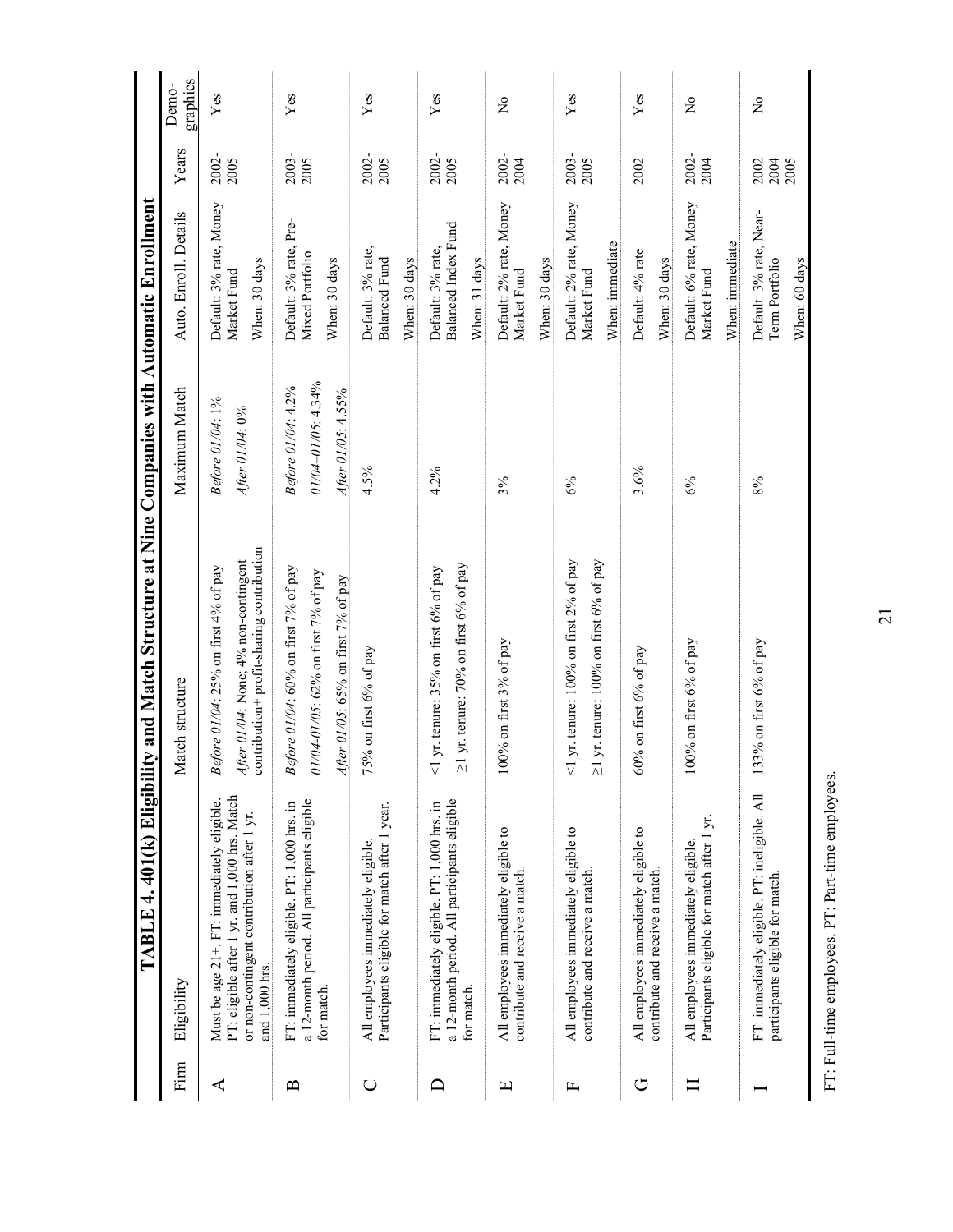|                                        | Full sample<br>(1)     | Full sample<br>(2)                | Companies<br>with control<br>data<br>(3) | Companies<br>with control<br>data<br>(4) |
|----------------------------------------|------------------------|-----------------------------------|------------------------------------------|------------------------------------------|
| <b>Maximum</b> match                   | 2.7818**<br>(0.6131)   | 2.1995**<br>(0.3257)              | 3.7519**<br>(0.2623)                     | 1.7784**<br>(0.4290)                     |
| <b>Gender</b>                          |                        |                                   |                                          |                                          |
| Female                                 | N <sub>o</sub>         | 0.0021                            | N <sub>o</sub>                           | 0.0075                                   |
| Indicator for gender missing           | N <sub>o</sub>         | (0.0059)<br>$-0.3254$<br>(0.6318) | No                                       | (0.0072)<br>N <sub>0</sub>               |
| Age                                    |                        |                                   |                                          |                                          |
| Linear spline                          | N <sub>o</sub>         | Yes                               | N <sub>0</sub>                           | Yes                                      |
| Indicator for age missing              | N <sub>0</sub>         | $-0.4109$<br>(0.2125)             | N <sub>0</sub>                           | N <sub>o</sub>                           |
| Income (2004 dollars)<br>Linear spline | N <sub>0</sub>         | Yes                               | N <sub>o</sub>                           | Yes                                      |
|                                        |                        |                                   |                                          |                                          |
| Indicator for income missing           | N <sub>o</sub>         | 0.4882**<br>(0.1128)              | N <sub>o</sub>                           | N <sub>o</sub>                           |
| <b>Constant</b>                        | $0.7778**$<br>(0.0271) | 0.1722<br>(0.1254)                | $0.7536**$<br>(0.0028)                   | 0.2281<br>(0.1265)                       |
| Sample size                            | $N=44,279$             | $N=44,279$                        | $N=35,895$                               | $N=35,895$                               |

## **TABLE 5. The Effect of the Employer Match on Savings Plan Participation under Automatic Enrollment**

Source: Authors' calculations. Huber-White robust standard errors with clustering by firm are reported in parentheses. The sample includes savings plan eligible employees ages 21-65. All regressions are linear probability regressions. The dependent variable is a binary indicator for savings plan participation. The maximum match is the maximum fraction of income an employee can receive in matching contributions by contributing at the match threshold and fulfilling all service requirements, given the match structure in place when the employee had six months of 401(k) eligibility. The coefficient on the maximum match represents the percentage point increase in the participation rate when employees are offered an additional one percent of their salary in matching contributions. The spline for age has knots at 30, 40, and 50 years, and the spline for income has knots at \$20,000, \$40,000, \$60,000, and \$80,000. Growth in seasonally adjusted average weekly earnings for private sector workers from the Current Employment Statistics survey is used to deflate employee salaries to 2004 dollars. \*\* denotes significance at the 1% level.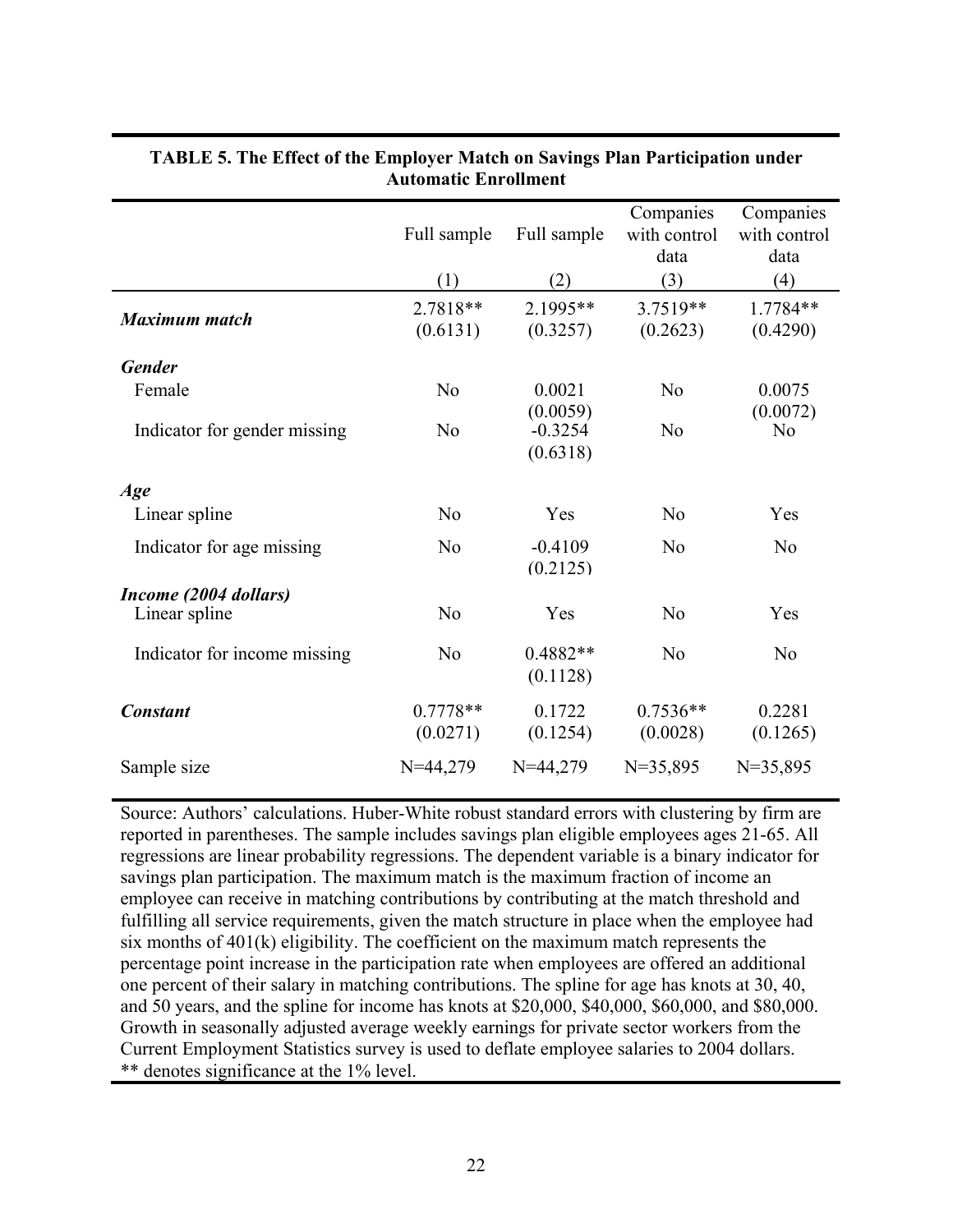

**FIGURE 1. Distribution of Contribution Rates with and without an Employer Match at Six Months of Tenure: Company A**